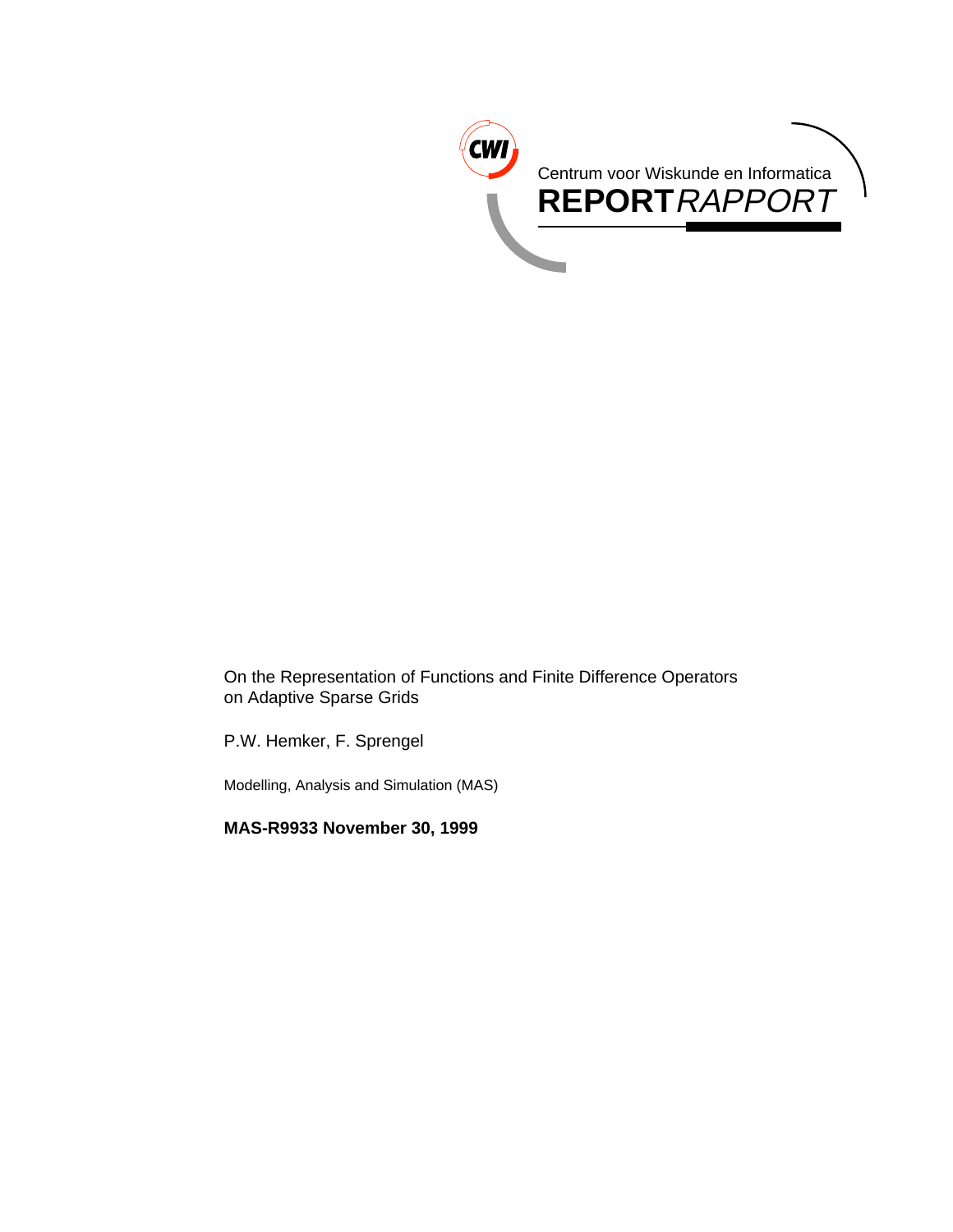Report MAS-R9933 ISSN 1386-3703

CWI P.O. Box 94079 1090 GB Amsterdam The Netherlands

CWI is the National Research Institute for Mathematics and Computer Science. CWI is part of the Stichting Mathematisch Centrum (SMC), the Dutch foundation for promotion of mathematics and computer science and their applications.

SMC is sponsored by the Netherlands Organization for Scientific Research (NWO). CWI is a member of ERCIM, the European Research Consortium for Informatics and Mathematics.

Copyright © Stichting Mathematisch Centrum P.O. Box 94079, 1090 GB Amsterdam (NL) Kruislaan 413, 1098 SJ Amsterdam (NL) Telephone +31 20 592 9333 Telefax +31 20 592 4199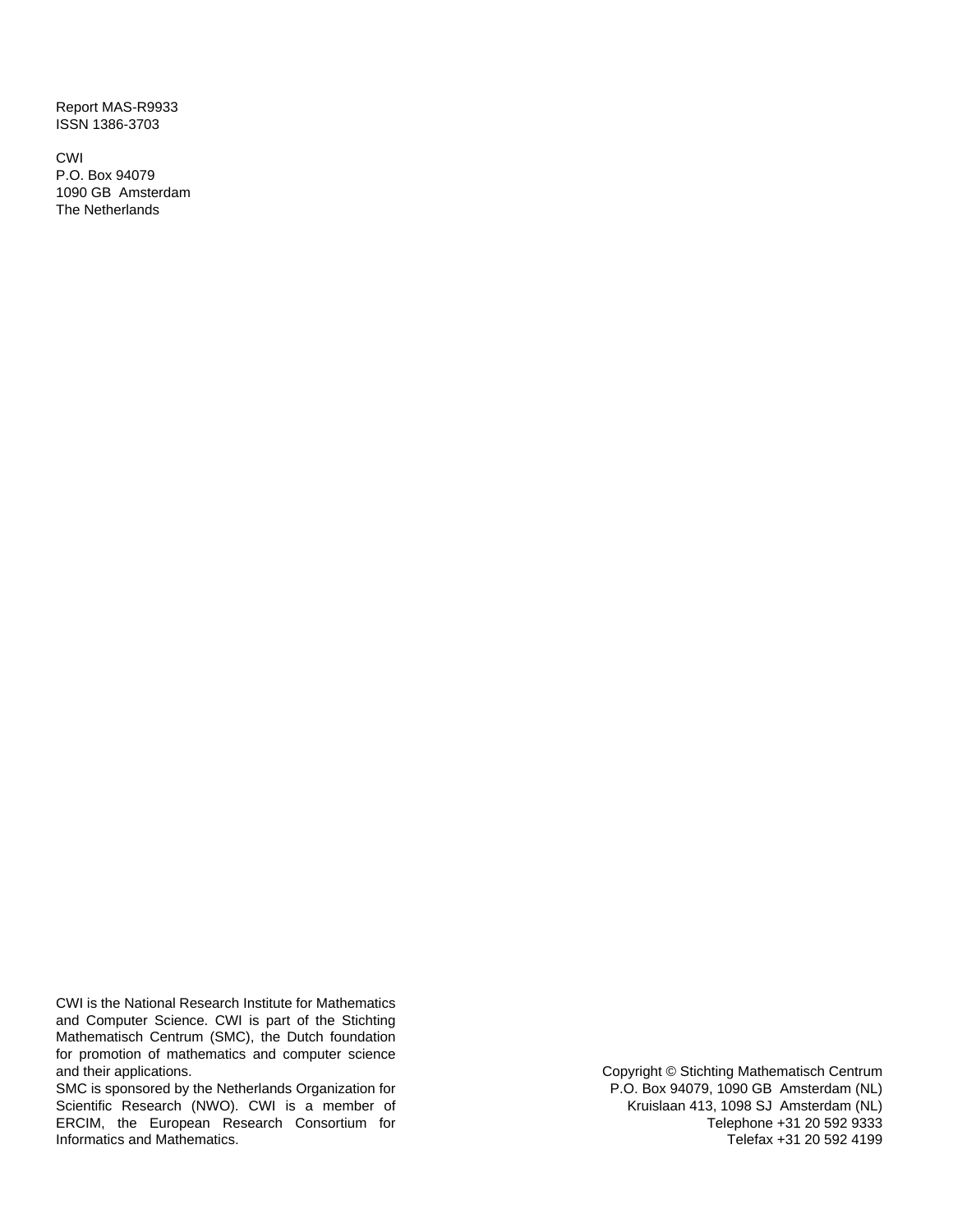# On the Representation of Functions and Finite Difference Operators on Adaptive Sparse Grids

### P.W. Hemker

#### $CWI$

P.O. Box 94079, 1090 GB Amsterdam, The Netherlands

#### and -----

### F. Sprengel

SCAI Institute for Algorithms and Scientific Computing GMD German National Research Center for Information Technology Schloss Birlinghoven, D-53754 Sankt Augustin, Germany

#### ABSTRACT

In this paper we describe methods to approximate functions and differential operators on adaptive sparse grids. We distinguish between several representations of a function on the sparse grid, and we describe how finite difference (FD) operators can be applied to these representations.

For general variable coefficient equations on sparse grids, FD operators allow a more efficient operator evaluation than finite element operators. However, the structure of the FD operators is more complex. In order to examine the possibility to construct efficient solution methods, we analyze the discrete FD (Laplace) operator and compare its hierarchical representation on sparse and on full grids. The analysis gives a motivation for a MG solution algorithm.

1991 Mathematics Subject Classification: 65D15, 65D25, 65N06, 65N55 Keywords and Phrases: adaptiv sparse grids, function representation, operator approximation, finite differences Note: Work carried out under project MAS2.1, as part of the CWI - GMD cooperation

#### 1. Introduction

When applied to d dimensions,  $d \geq 2$ , all numerical methods using regular rectangular grids have one problem in common: the curse of dimension. This means, that if one refines the grid  $-$  for instance by repeatedly halving the mesh size — the number of grid points grows exponentially with the dimension, i.e., like  $N$  in  $\mathbb R$  where  $N = \mathcal{O}(2)$  denotes the number of points per direction. One way out is to use *sparse grias*, where the number of points only grows like *I*V (log *IV*)<sup>2</sup> = . Nevertheless, under certain conditions on the mixed derivatives of the function, the approximation accuracy degrades only by a logarithmic factor compared with the accuracy achieved on the regular grid with the same  $N$ , cf. Section 2.3 or [13, 23, 9].

Sparse grids and related methods already have a long tradition in numerical quadrature and approximation theory (see e.g. [14, 19, 2, 3, 22]). During the last decade, since the introduction of sparse grid methods into the numerical treatment of elliptic boundary problems by Zenger [23], several authors (e.g.  $[1, 5, 9, 10, 15, 16]$ ) have contributed to this field. Most of these papers were concerned with finite element methods.

Because the efficient evaluation of general, variable coefficient 3-dimensional finite element operators appears to be an unsolved problem, recently also finite difference methods for sparse grids have been developed  $[6, 8, 17, 18]$ . Note, that consistent finite difference operators on sparse grids *cannot* be chosen as simple stencils involving the nearest neighbors of a point, cf. [17, Appendix]. In [6, 17], the whole machinery for finite differences on sparse grids (which needs linear combination, multiplication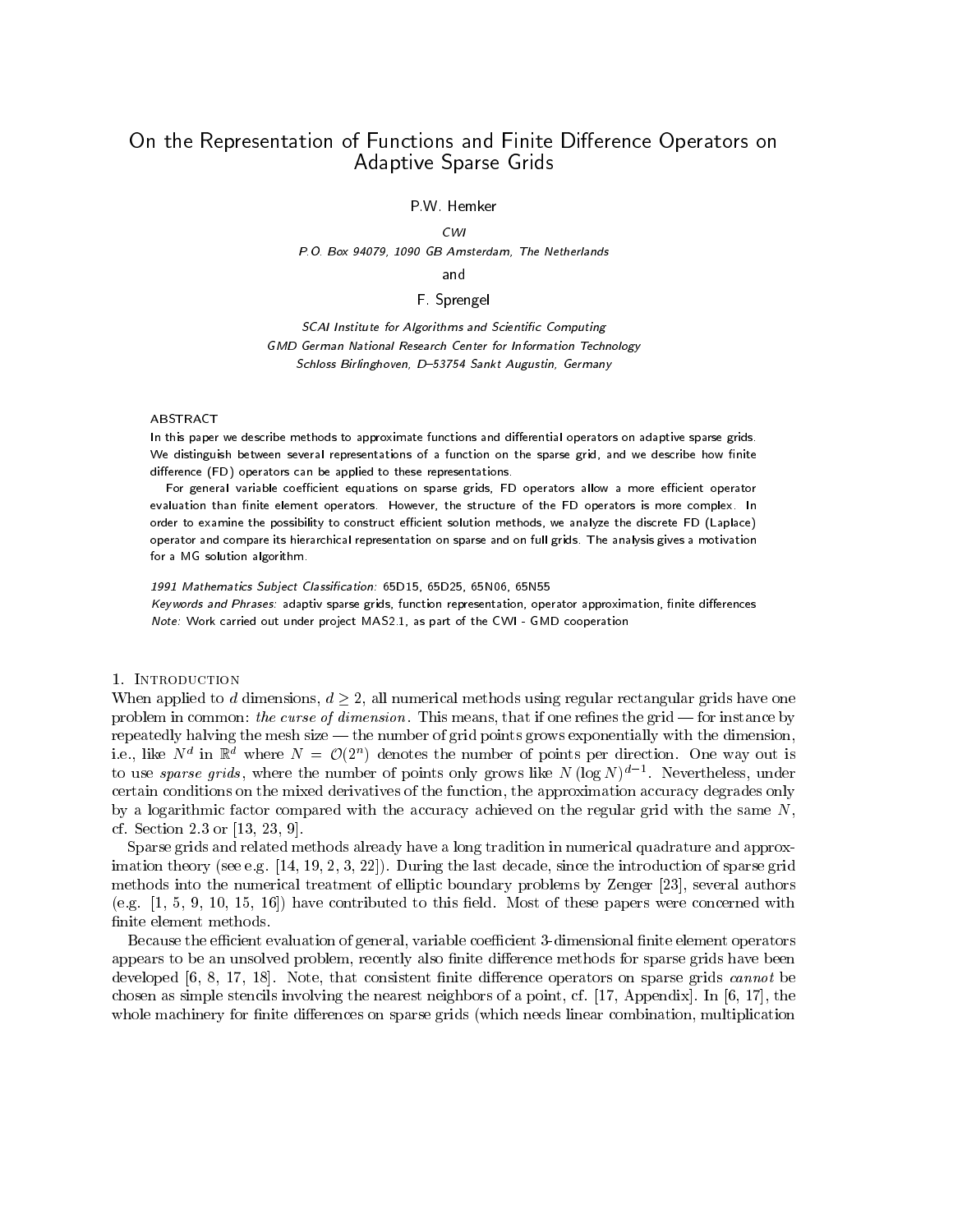and approximate differentiation) is provided. In Section 3, we present an alternative way of motivating and describing the finite difference discretization of first and second order derivatives on sparse grids.

In Section 4, we restrict ourselves to the special case of Poisson's equation and regular sparse grids in order to analyze the finite difference operator in detail. The resulting matrix is ill-conditioned. So, it takes (even in the preconditioned version [17]) many iterations for an iterative solver (like BiCGStab) to obtain a solution. Our purpose is to construct Galerkin relations which may motivate multilevel algorithms, and to propose such algorithms suited for solving the finite difference system of linear equations in a better way. A few results for these algorithms are shown. More results, with different possible solution procedures, will be published elsewhere.

### 2. Representation

### 2.1 Basic notation

To be able to describe adaptive sparse grid (ASG) function representation, we first summarize some necessary notation. For background see, e.g., [13].

- Domain  $\alpha \in \mathbb{R}^n$ , with coordinates  $x_j$ ,  $j = 1, \ldots, d$ .
- Multi-integer:  $m = (m_1, m_2, \ldots, m_d) \in \mathbb{Z}^7$ ,
	- ${\bf 0} = {\bf 0} = (0, 0, \ldots, 0), \qquad {\bf 0} = {\bf e} = (1, 1, \ldots, 1),$  ${\bf e} = |{\bf m}| = \sum_{i=1}^d m_i, \qquad {\bf m} < {\bf n} \Leftrightarrow m_j < n_j \ \forall j = 1, 2, \ldots, d,$  $\| \mathbf{m} \| = \sqrt{\sum_{j=1}^d m_j^2}, \qquad \qquad \| \mathbf{m} \| = \prod_{j=1}^d m_j.$
- dic and mesh-with discussion and the mesh-width here are not mesh-width here  $\mathbf{K}$  , which has been assumed to  $\mathbf{K}$  , which has been assumed to  $\mathbf{K}$  , which has been assumed to  $\mathbf{K}$  , which has been assumed
	- $=$  Mesh-width:  $\mathbf{n} \in \mathbb{R}$ ;  $\mathbf{n} = (n_1, n_2, \ldots, n_d)$ ,
	- Mesh-size:  $\|\mathbf{h}\| = \sqrt{\sum_{i=1}^d h_i^2},$
	- $-$  Mesh-volume:  $\|\mathbf{h}\| = \prod_{i=1}^a h_i,$
	- Dyadic mesh-width:  $\mathbf{h_k} = (h_{k_1}, h_{k_2}, \ldots, h_{k_d})$  with  $h_{k_i} = 2^{-k_i}$

,

- Dyadic grid:  $V_{\mathbf{k}} = {\mathbf{x}_{\mathbf{k},\mathbf{j}}} | \mathbf{x}_{\mathbf{k},\mathbf{j}} = \mathbf{j} \mathbf{n}_{\mathbf{k}} = (j_1 n_{k_1}, j_2 n_{k_2}, \dots, j_d n_{k_d})$ } | | 11, ,
- Sparse grid:  $\Omega_{\ell}^{+} = \bigcup_{|\mathbf{k}|=\ell} \Omega_{\mathbf{k}}^{+}$ .
- Derivatives:  $D^{\mathbf{m}} = \prod_{j=1}^{a} \frac{\partial^{m_j}}{\partial x_j}$ .  $\sim$   $\sim$   $\sim$   $\sim$
- Univariate hat function:  $\varphi(x) = \max(0, 1 |x|).$
- Univariate Haar function:  $\eta(x) = 1$  for  $0 < x < 1$ , and  $\eta(x) = 0$  for  $x < 0$  or  $x > 1$ . In this way, the Haar function is defined only almost everywhere. Therefore, we define the left- and right-continuous maar function by respectively  $\eta_-(x) = \min_{\xi \nearrow x} \eta(x)$  and  $\eta_-(x) = \min_{\xi \searrow x} \eta(x)$
- Basis hat functions:  $\varphi_{\mathbf{k},\mathbf{j}}(\mathbf{x}) = \prod_{i=1}^a \varphi(x_i/h_{k_i} j_i).$
- Basis Haar functions:  $\eta_{k,j}(x) = \prod_{i=1}^{a} \eta(x_i/h_{k_i} j_i).$
- Space of piecewise *a*-linear functions on  $M_{\mathbf{k}}$ :  $V_{\mathbf{k}} = \text{span}{\{\varphi_{\mathbf{k},\mathbf{j}} \mid \mathbf{j} \in \mathbb{Z}^n, \mathbf{X}_{\mathbf{k},\mathbf{j}} \in M_{\mathbf{k}}\}}$ .
- Space of hierarchical surpluses on k:

$$
W_{\mathbf{k}} = \mathrm{span}\{\varphi_{\mathbf{k},\mathbf{j}} \mid \|\mathbf{j}\| \mathrm{ odd}, \mathbf{j} \in \mathbb{Z}^d, \mathbf{x}_{\mathbf{k},\mathbf{j}} \in \Omega_{\mathbf{k}}^+\}.
$$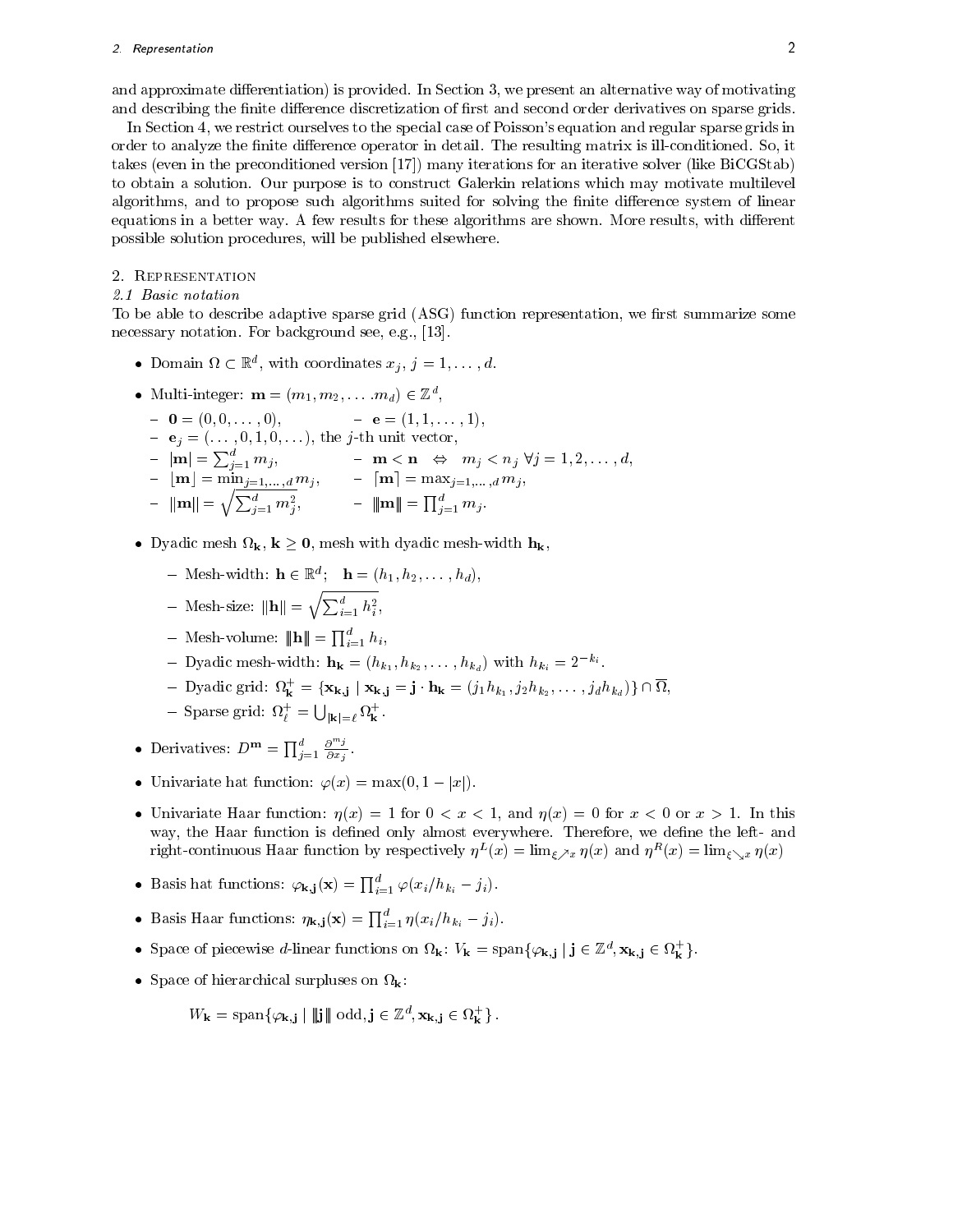### 2. Representation <sup>3</sup>

Without loss of generality, we assume here that  $\mathbf{k} = \mathbf{0}$  yields "the coarsest grid".

With " $\|\mathbf{j}\|$  odd" we mean: for all  $i = 1, 2, \ldots, d$ , either  $j_i$  is an odd integer, or  $k_i = 0$ , (i.e.,  $\mathbf{x}_{k,j}$ lives on the coarsest grid in the *i*-direction). If  $j_i$  is even and  $k_i > 0$ , there is a coarser grid on which the same point can be found. This implies that the phrase " $(k, j)$  such that  $\|j\|$  odd" means that  $(k, j)$  is the index of the point  $x_{k,j}$  on the coarsest grid in which this particular dyadic point appears.

Norms for the function spaces used in Section 2.3 ( $p \geq 1$ ,  $0 \leq \ell \leq d$ ):

$$
- ||u||_{\infty} = ||u||_{L_{\infty}} = \text{supess}_{\mathbf{x} \in \Omega} |u(\mathbf{x})|,
$$
  
\n
$$
- ||u||_{p} = ||u||_{L_{p}} = \left(\int_{\Omega} |u(\mathbf{x})|^{p} d\Omega\right)^{1/p},
$$
  
\n
$$
- ||u||_{W_{p}^{\mathbf{n}, \ell}} = \left(\sum_{0 \leq m \leq e} ||D^{\mathbf{n} + \mathbf{m}} u||_{p}^{p} d\Omega\right)^{1/p}.
$$
  
\n
$$
- ||u||_{W_{p}^{1}} = ||u||_{W_{p}^{0,1}}, \text{ the usual first order Sobolev norm.}
$$

<sup>p</sup>

### 2.2 Representation of ASG functions

The H-condition Given a continuous function u 2 C( ), we can approximate it by a function  $u_{\mathbf{n}} \in V_{\mathbf{n}} = \text{span}\{\varphi_{\mathbf{n},\mathbf{j}}\}$  by means of interpolation on the grid  $\mathcal{U}_{\mathbf{n}}$ , i.e.,

$$
u_{\mathbf{n}}(\mathbf{x}_{\mathbf{n},\mathbf{j}}) = u(\mathbf{x}_{\mathbf{n},\mathbf{j}}) \quad \forall \mathbf{x}_{\mathbf{n},\mathbf{j}} \in \Omega_{\mathbf{n}}^{+}.
$$

Obviously, the function un on <sup>n</sup> is given by

$$
u_{\mathbf{n}} = \sum_{\mathbf{j}} a_{\mathbf{n}, \mathbf{j}} \varphi_{\mathbf{n}, \mathbf{j}} , \qquad (2.1)
$$

where  $a_{n,i} = u(x_{n,i})$ . The error of approximation is well-known (see e.g. Section 2.3). However, in contrast to classical approximation we are not interested in approximation for a fixed  $n$ , but in approximation on (the union of) a number of grids  $\Omega_{\bf n}$ .

We can make the approximation (2.1) for all grids  $u_n$  with  $n \geq 0$ . For large enough n the approximation can be arbitrarily accurate, but the number of degrees of freedom increases geometrically with  $|\mathbf{n}|$ . Therefore, in practice we select a 'smallest'  $\mathbf{n}$  such that an accuracy criterion is satisfied. Notice that keeping the representations in all coarser  $V_{\mathbf{k}}$  (all  $V_{\mathbf{k}}$ ,  $0 \leq \mathbf{k} \leq \mathbf{n}$ ) does not take essentially more coefficients than the representation on the finest grid (i.e., in  $V_n$ ) alone.

In order to obtain an efficient approximation, it may be useful to distinguish different subregions , in the domain  $\mathbb{R}^n$  in each of which we make the make the make the make the value  $\mathbb{R}^n$ full  $-$  and efficient  $-$  use of the system  $\{v_{\bf n} \mid {\bf n} \in \mathbb{N}_0^2\}$ , by in principle approximating a given function  $u \in C(\Omega)$  in all  $\{V_{\mathbf{n}} \mid \mathbf{n} \in \mathbb{N}_0\}$ , but using in practice only those coefficients that contribute to a sufficiently accurate representation. This implies that possibly, in practice, the function  $u$  is represented in a particular Vn only on part of the domain . To introduce a (minimal) structure in the family of approximating basis functions  $\{\varphi_{n,j}\}\,$ , we introduce the following condition H.

**Condition H:** If a basis function  $\varphi_{n,i}(x)$  is used in the representation (2.1), all corresponding coarser basis functions (i.e., functions  $\varphi_{k,i}$  for which supp $(\varphi_{k,i})$ )  $\sup p(\varphi_{n,i})$  are also used for the approximation.

 $E$ -,  $C$ -,  $D$ - and H-representation We call the representation of the approximation of a function u 2 C( ) by a collection of such (partial) approximations in the family of spaces fVng, the nodal representation, or the E-representation of the approximation. This E-representation requires the coefficients  $a_{n,j} = u(\mathbf{x}_{n,j})$  corresponding with grid-points  $\mathbf{x}_{n,j}$ , to be equal on the different grids  $\Omega_n^+$ the contract of the contract of the contract of the contract of the contract of the contract of the contract of at coinciding grid-points  $x_{n,j}$ . Thus, because points from coarser grids coincide with those from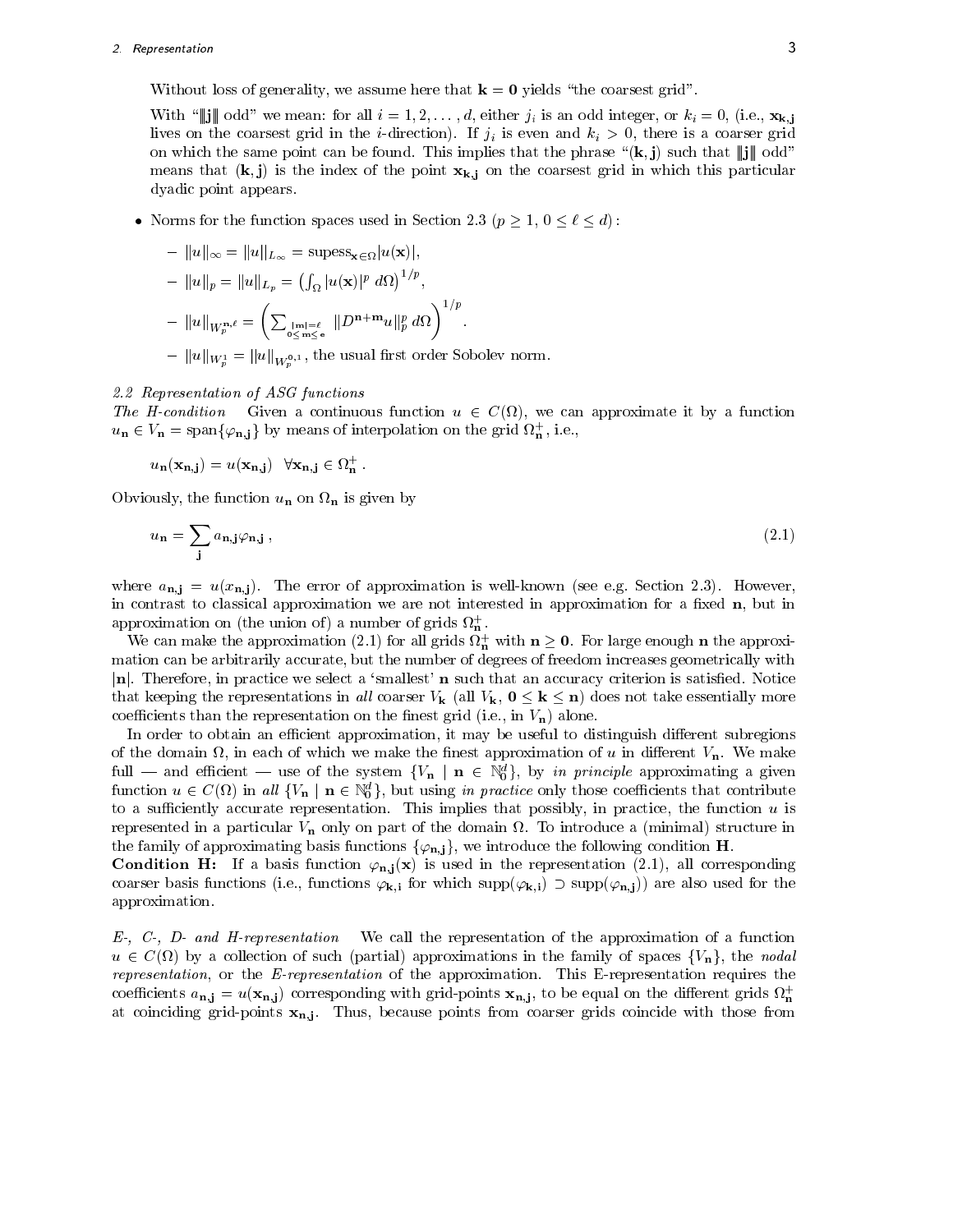### 2. Representation <sup>4</sup>

finer ones, a certain consistency is required (and an redundancy exists) in the E-representation of an approximation.

During the computation in an approximation process, the representations of the approximations on all different grids  $\bm{\mathcal{U}_k}$  do not necessarily always satisfy the consistency condition required for the E-representation. In that case an approximation exists, that is of the form (2.1) on each separate grid  $\mathfrak{u}_\mathbf{n}$  , and the approximation on the whole system is not uniquely determined. Such a representation we call the C-representation of a (non-unique) approximation. There, for different  $n$ , the approximations  $u_{n}(\mathbf{x})$  do not necessarily coincide at corresponding grid-points  $\mathbf{x}_{n,j}$ .

Another way of representing approximations on the family of grids  $\{u_n\}$  is by partitioning the approximation over the different grids. Then, instead of  $(2.1)$  the approximation reads

$$
u_h = \sum_{\mathbf{n}} \sum_{\mathbf{j}} a_{\mathbf{n}, \mathbf{j}} \varphi_{\mathbf{n}, \mathbf{j}} \,. \tag{2.2}
$$

In this case, of course, the set of coefficients  $\{a_{n,j}\}$  always determines a unique function  $u_h$ . An approximation in this form we call a D-representation. However, for a given function  $u_h$ , now the coemcients  $\{a_{\bf n,i}\}$  are not uniquely determined because the  $\{\varphi_{\bf n,i}\}$  are linearly dependent.

One way to select a special unique D-representation is by choosing the coefficients  $a_{n,j}$  such that  $a_{\bf n,i}\neq 0$  only for those  $({\bf n},{\bf j})$  for which  $\|{\bf j}\|$  is odd . This implies that  $a_{\bf n,i}=0$  except for a pair  $({\bf n},{\bf j})$ for which  $\iota_{\mathbf{n}}$  is the coarsest grid which contains the nodal point  $\mathbf{x_{n,j}}$ . This representation

$$
u_h = \sum_{(\mathbf{n}, \mathbf{j}), \|\mathbf{j}\| \text{ odd}} a_{\mathbf{n}, \mathbf{j}} \varphi_{\mathbf{n}, \mathbf{j}} \tag{2.3}
$$

we call the *H-representation* because it represents the approximation in the *hierarchical basis* 

$$
\{\varphi_{\mathbf{n},\mathbf{j}} \mid \mathbf{n} \in \mathbb{N}_0^d, \mathbf{j} \in \mathbb{Z}^d, \|\mathbf{j}\| \text{ odd}, \mathbf{x}_{\mathbf{n},\mathbf{j}} \in \Omega_{\mathbf{n}}^+\},\tag{2.4}
$$

and the part of  $u_h$  in

$$
W_{\mathbf{n}} = \mathrm{span}\{\varphi_{\mathbf{n},\mathbf{j}} \mid \mathbf{j} \in \mathbb{Z}^d_{\mathbf{p}} \parallel \mathbf{j} \parallel \mathrm{odd}, \mathbf{x}_{\mathbf{n},\mathbf{j}} \in \Omega_{\mathbf{n}}^{+}\}
$$

is the *merarchical contribution* from the grid  $\alpha_n$  to the approximation. We notice that

$$
V_{\mathbf{n}} = W_{\mathbf{n}} + \sum_{j=1}^{d} V_{\mathbf{n}-\mathbf{e}_j} = \sum_{\mathbf{0} \le \mathbf{m} \le \mathbf{n}} V_{\mathbf{m}},
$$

and the sparse grid space is defined by

$$
V_L = \sum_{0 \le |\mathbf{m}| \le L} V_{\mathbf{m}} \, .
$$

Interpolating the function u at the nodal points  $x_{n,j}$ , the hierarchical coefficients  $a_{n,j}$  in

$$
u(\mathbf{x}_{\mathbf{n},\mathbf{j}}) = \sum_{(\mathbf{n},\mathbf{j}), \|\mathbf{j}\| \text{ odd}} a_{\mathbf{n},\mathbf{j}} \varphi_{\mathbf{n},\mathbf{j}}(\mathbf{x}_{\mathbf{n},\mathbf{j}})
$$
(2.5)

are determined by (cf. [13])

$$
a_{\mathbf{n},\mathbf{j}} = \prod_{i=1}^{d} \left[ -\frac{1}{2}, 1, -\frac{1}{2} \right]_{h_{n_i} \mathbf{e}_i} u(\mathbf{j} \mathbf{h}_{\mathbf{n}}), \qquad (2.6)
$$

<sup>1</sup>With " $\|\mathbf{j}\|$  is odd" we mean: for all  $i = 1, 2, \ldots, d$ , either  $j_i$  is an odd integer, or  $k_i = 0$  (i.e.,  $j_i$  lives on the coarsest grid in the <sup>i</sup>-direction), see Section 2.1.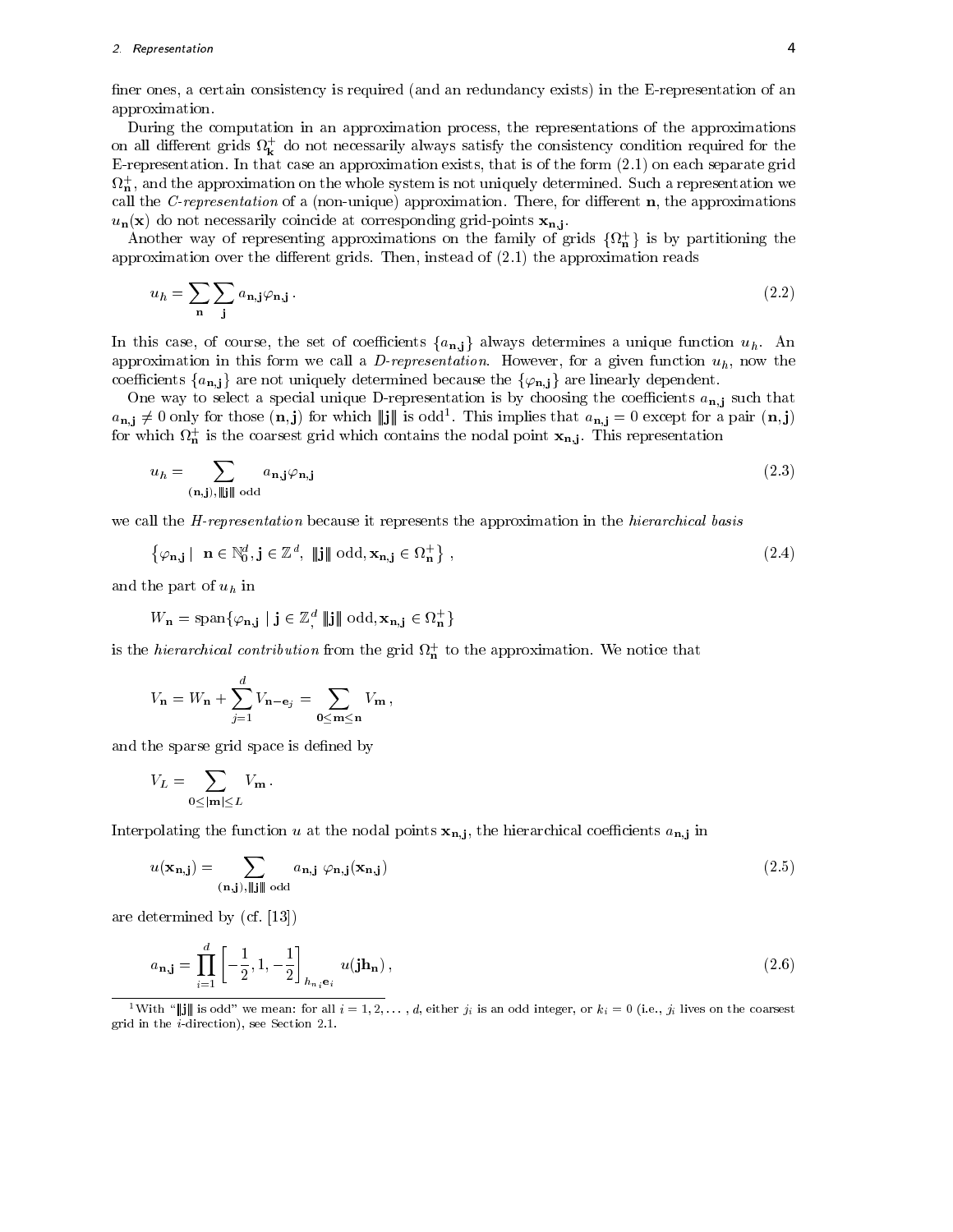### 2. Representation <sup>5</sup>

where  $\left[-\frac{1}{2},1,-\frac{1}{2}\right]_{h_{n_i}e_i}$  denotes the difference stencil for the mesh-size  $h_{n_i}$  in the *i*-th coordinate direction. Notice that this expression is well-defined for each odd j because Condition H requires that all  $h_i$ -neighbors are nodal points in the approximation. Another expression for the coefficient  $a_{n,i}$  is found in the following lemma, see [13].

**Lemma 2.1** Let  $u \in C^{e+m}$ , for a given **m** with  $0 \le m \le e$ . Then, for each  $\varphi_{n,i} \in W_n$ , we have

$$
a_{\mathbf{n},\mathbf{j}} = \prod_{i=1}^{d} \left[ -\frac{1}{2}, 1, -\frac{1}{2} \right]_{h_{n_i} \mathbf{e}_i} u(\mathbf{j} \mathbf{h}_{\mathbf{n}})
$$
  
=  $(-1)^{|\mathbf{e} + \mathbf{m}|} 2^{-d-|\mathbf{n}|} \int_{\Omega} D^{\mathbf{e} + \mathbf{m}} u(\mathbf{x}) D^{\mathbf{e} - \mathbf{m}} \varphi(2^n \mathbf{x} - \mathbf{j}) d\Omega.$  (2.7)

Transformation of representations From the above, it is clear that each H-representation is a Drepresentation and each E-representation a C-representation. For piecewise d-linear functions, it is often described [4, 5, 6] how a pyramid algorithm can be used to convert an E-representation to a H-representation, and vice versa. Such a conversion can be executed in  $\mathcal{O}(N)$  operations, where N is the total number of coefficients (degrees of freedom). The transformation from a D-representation to an H-representation is equally straightforward.

The E-, H-, D-, and C-representations can also be used for piecewise constant functions, and  $$ because of the tensor product structure  $-\text{discrete function }$  representations can be combined in the different coordinate directions. E.g., a discrete function can be piecewise constant in one and piecewise linear in the other coordinate directions. Also for the piecewise constant functions, efficient pyramid conversion algorithms exist between the different  $(H-, D-, E-)$  representation styles. In this case, it is often useful to decide on left- or right-continuity at the discontinuities in the representation.

The data structure The data structure used to implement all the above possibilities of an adaptive (sparse) grid representation can be efficient and relatively simple. For the d-dimensional case ( $d =$ 1, 2, 3), we use the data structure BASIS3 [12] that takes the 'patch'  $P_{n,j}$  as an elementary entity. This  $P_{n,i}$  takes all information related to a right-open left-closed cell

$$
\prod_{k=1}^3 \left[ j_k 2^{-n_k}, (j_k+1) 2^{-n_k} \right) \, .
$$

This implies that there exist as many patches in the data structure as there are points used in the description of the approximation. The patches are related to each other by means of pointers in an intertwined tree structure, where each patch has at most 15 pointers to related patches (3 fathers, 6 neighbors and 6 kids). The data structure is symmetric with respect to any of the coordinate directions.

### 2.3 Approximation by ASG functions

The representation of functions as discussed in Section 2.2 includes as special cases the representation, i.e. the  $a$ -linear interpolation of continuous functions both on full grids  $\iota_{\bf n}$  , especially on regular grids  $\Omega_{ne}$ , and on sparse grids  $\Omega_{\ell}$  . In this section, we collect some approximation results from [13] in order to recall the motivation for using sparse grids in the numerical treatment of elliptic boundary value problems.

Errors on full grids Let  $u_n \in V_n$  be the piecewise d-linear interpolant at  $\bigcup_{k \leq n} \Omega_k^+ = \Omega_n^+$  of a continuous function u with finite norm  $\|D^{++m}u\|_p,$  with  $p=2,\infty,$  and  $0\le m\le e$ . Error bounds for the approximation on full grids are well-known (e.g., [13, Thm.3.3]):

• 
$$
||u - u_n||_2 \le 2^{-d} 3^{-3|m|/2}
$$
  $\sum_{i=1}^d h_{n_i}^{(1+m_i)}$   $||D^{\mathbf{e+m}} u||_2$ ;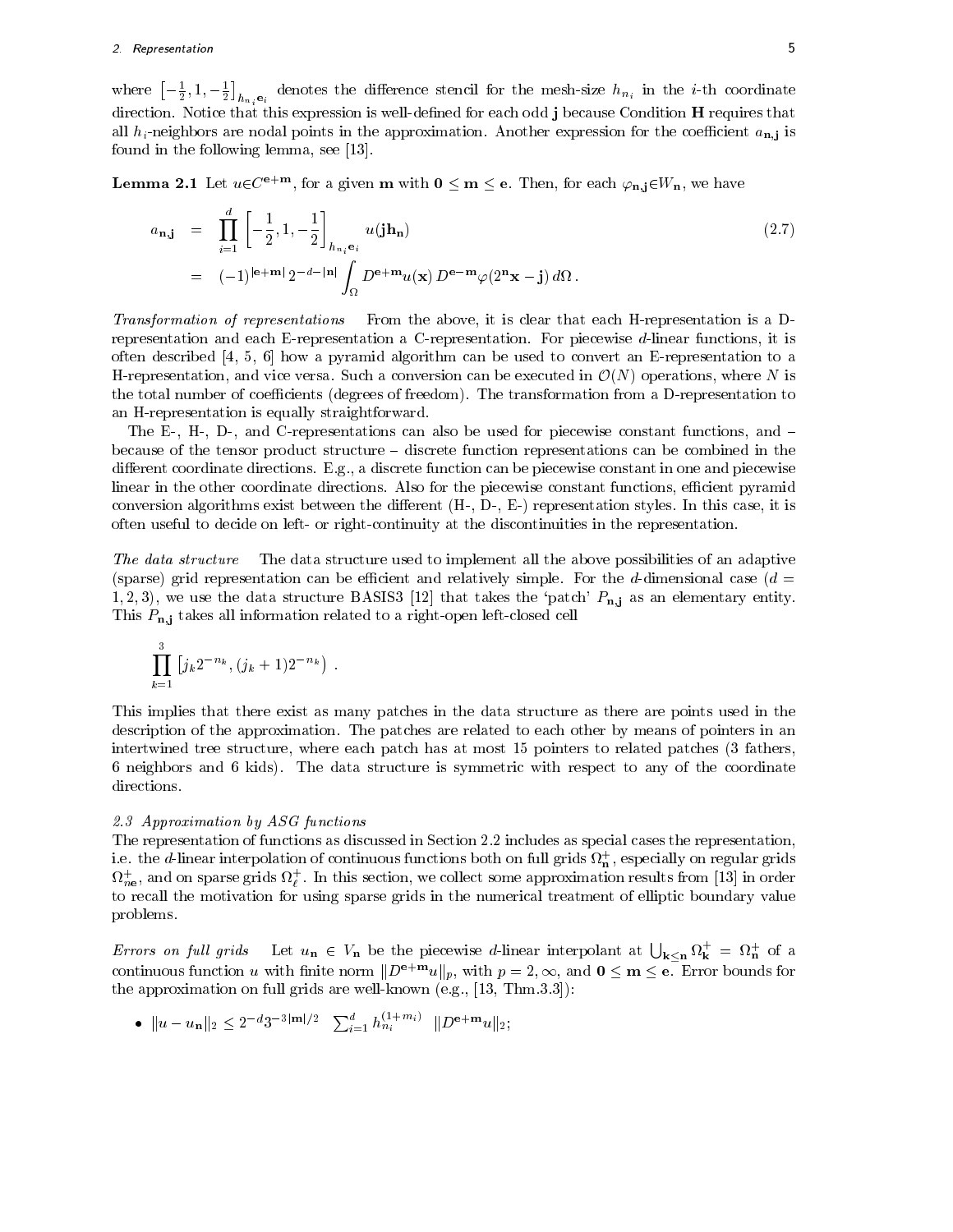$\bullet \ \|u-u_{\bf n}\|_\infty \leq 6^{-|{\bf m}|} \ \ \sum_{i=1}^a h_{n_i}^{(1+mi)} \ \ \|D^{{\bf e+ m}}u\|_\infty.$ 

It follows that for square grids, for which  $\|\mathbf{h}_{n,\mathbf{e}}\|^2 = \sum_{i=1}^a (2^{-n})^2 = d2^{-2n}$ , we have

- $||u u_{n \cdot e}||_2 \leq 3^{-2d} ||\mathbf{h}_{n \cdot e}||^2 ||D^{2 \cdot e}u||_2;$
- $||u u_{n,e}||_{\infty} \leq 6^{-d} ||\mathbf{h}_{n,e}||^2 ||D^{2}e_u||_{\infty}$ .

By simple counting, it is seen that for this approximation the number of degrees of freedom is  $\mathcal{O}(2^{|\mathbf{n}|})$ , and therefore for a square grid  $\mathcal{O}(2^{nd})$ .

Errors on sparse grids Let  $\hat{u}_n \in V_n$  be the piecewise d-linear interpolant at the sparse grid  $\bigcup_{\mathbf{k} \in \mathbb{R}^n} \Omega^+_{\mathbf{k}} = \Omega^+_{n}$  of a continuous function u with finite norm  $||D^{\mathbf{e}+\mathbf{m}}u||_p$ , with  $p = 2, \infty$ , and <sup>0</sup> <sup>m</sup> e. Error bounds for approximations on these sparse grids [13, Thm.3.6] are given by

- $||u u_n||_p \leq C$   $||\mathbf{H}||_p$  (log  $||\mathbf{H}||_p$  ) is  $||D u||_p$ ;
- $\bullet$   $\|u u_n\|_p \leq C$   $\|u\|$  (log  $\|u\|$ )  $\|u u\|_p$ ;
- $||u u_n||_p \leq C ||\mathbf{H}||$  (log  $||\mathbf{H}||$  )  $||u||_{W_p^{e, \ell}}$ .

where  $\alpha$  is any integral  $\alpha$  . On the errors for the errors on sparse grids in energy norm are  $[13,1]$ Thm.3.7]:

<sup>p</sup>

- $\bullet$   $\|u u_n\|_{W^1_p} \leq C$   $\|u\|$  (log  $\|u\|$ )  $\|u\|_{W^{\mathbf{e},1}_n}$
- $||u \hat{u}_n||_{W_n^1} \leq C ||\mathbf{h}|| ||D^{2 \cdot \mathbf{e}}u||_p.$

Notice that here  $||\mathbf{h}|| = 2^{-|\mathbf{k}|}$  is the volume of the finest cells in the sparse grid.

For this approximation, by counting, we see that the number of degrees of freedom for the sparse grid approximation is  $\mathcal{O}(2^n n^{n-1})$ . This number is significantly less than the  $\mathcal{O}(2^{n-1})$  for the full grid.

#### 3. Evaluation of difference operators to ASG functions

Although finite element discretization of a PDE on a sparse grid is feasible for a constant coefficient problem in two dimensions, finite elements for more-dimensional problems and variable coefficients give problems. The difficulty arises because — with the hierarchical basis  $(2.4)$  for test and trial space | the computational complexity of the evaluation of the discrete operator becomes too large. This is caused by the fact that the intersection of the supports of an arbitrary trial and test function is much smaller than the supports of these functions themselves. This has as a consequence that the advantage of sparse grids is lost if the FEM discrete operator is evaluated.

The alternative, as it was already suggested in  $[6, 17]$ , is the use of a finite difference discretization. Therefore, in order to solve PDEs on sparse grids, we should be able to apply (approximate) differentiation to discrete representations of approximations as described in Section 2.2. The application of linear difference operators approximating the linear differential operator

$$
\sum_{i,j} \frac{\partial}{\partial x_i} \left( A_{ij}(\mathbf{x}) \frac{\partial}{\partial x_j} \right) + \sum_i B_i(\mathbf{x}) \frac{\partial}{\partial x_i} + C(\mathbf{x}) \tag{3.1}
$$

comes down to the construction of linear combinations of ASG functions, and pointwise multiplication and approximate differentiation of such functions. In any of the representations  $(E-, H-, D-$  or  $C-)$ , the construction of a linear combination over the real numbers is directly computed by application of the linear combination to its coefficients. Pointwise multiplication is only possible in the E-representation, in which the function values at grid-points are directly available (see [6, 17] for details). Below we describe differentiation, which requires some more attention, distinguishing between the evaluation of first and second order derivatives.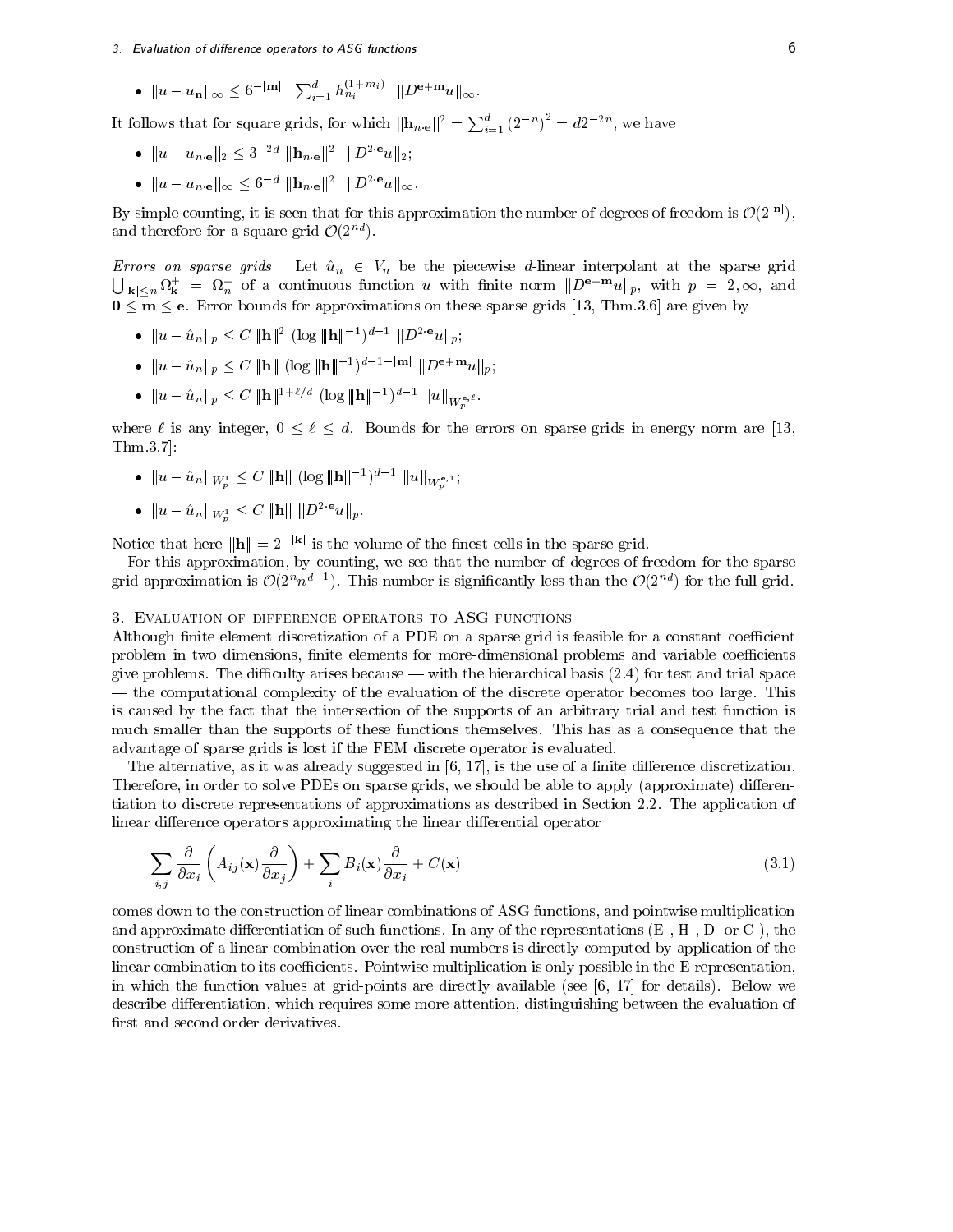#### 3.1 First order derivatives

For a piecewise *d*-iniear ASG function, the derivative  $\frac{\partial}{\partial x_i} u_h(\mathbf{x})$  is well-defined almost everywhere, and, written in D-representation (2.2) the derivative is simply described by

$$
\frac{\partial}{\partial x_i} u_h(\mathbf{x}) = D_i u_h(\mathbf{x}) = \sum_{\mathbf{n}, \mathbf{j}} a_{\mathbf{n}, \mathbf{j}} D_i \varphi_{\mathbf{n}, \mathbf{j}}(\mathbf{x})
$$
\n
$$
= \sum_{\mathbf{n}, \mathbf{j}} a_{\mathbf{n}, \mathbf{j}} D_i \prod_{k=1}^d \varphi(2^{n_k} x_k - j_k)
$$
\n
$$
= \sum_{\mathbf{n}, \mathbf{j}} a_{\mathbf{n}, \mathbf{j}} D_i (\varphi(2^{n_i} x_i - j_i)) \prod_{k=1, k \neq i}^d \varphi(2^{n_k} x_k - j_k)
$$
\n
$$
= \sum_{\mathbf{n}, \mathbf{j}} a_{\mathbf{n}, \mathbf{j}} (\eta(2^{n_i} x_i - j_i + 1) - \eta(2^{n_i} x_i - j_i)) \prod_{k=1, k \neq i}^d \varphi(2^{n_k} x_k - j_k)
$$

This, again, is a function in D-representation, piecewise constant in the i-direction and piecewise linear in the other directions. It can be described by coefficients associated with nodal points if we decide to choose either a left- or a right-continuous representation.

The functions are piecewise linear in all coordinate directions except for the i-th direction, where the derivative is piecewise constant. Because of the discontinuities of  $\frac{1}{\partial x_i}\varphi_{\mathbf{n},\mathbf{m}}(\mathbf{x})$  along segments parallel to the j-th axis, the function is not in representation  $(2.1)$  because the coefficients do not correspond to function values. In order to identify such derivative by values at nodal points, we have to agree on either left-continuity (i.e.,  $\varphi(x) = \lim_{\xi \searrow x} \varphi(\xi)$ ) or on right-continuity (i.e.,  $\varphi(x) = \lim_{\xi \nearrow x} \varphi(\xi)$ ). Like forward and backward differences, both possibilities have their advantages and disadvantages, and in the implementation we allow left- as well as right-continuity, which are identified by the labels  $\alpha = -1$ or  $\alpha = 1$ , respectively.

### 3.2 Second order derivatives

The computation of second order derivatives of piecewise a-linear ASG functions,  $D_i^{\tau} u_h(x)$ , seems to be less obvious because second derivatives of the piecewise d-linear functions vanish almost everywhere on .. Nevertheless the approximation of the second order derivatives is useful and can be easy derived the easy of from the representation of  $u_h$ .

In order to approximate  $D_i^{\tau}u_h$ , we first construct the representation that is the H-representation in the i-th coordinate direction and the E-representation in the other coordinate directions, i.e., we apply the pyramid algorithm only in the *i*-th direction. This implies, cf. Equation  $(2.7)$ ,

$$
a_{\mathbf{n},\mathbf{j}} = \left[ -\frac{1}{2}, 1, -\frac{1}{2} \right]_{h_{n_i} \mathbf{e}_i} u(\mathbf{j} \mathbf{h}_{\mathbf{n}})
$$
\n
$$
= -2^{-1 - n_i} \int D_i^2 u(\mathbf{x}) \, \varphi(2^{n_i} x_i - j_i) \, dx_i.
$$
\n(3.2)

where  $x_k = 2^{-n_k} j_k$  for  $k \neq i$ .

For the H-representation of the second derivative, we see that the coefficients in the expression (2.2) are given by  $(2.7)$ . It follows that the hierarchical coefficient  $a_{n,j}$  with respect to the *i*-th coordinate direction corresponds with a measure of  $D_{x_i}^2u_h(\mathbf{x})$  in the  $\mathbf{h}_n$ -neighborhood of  $\mathbf{x}_{n,j}$ .

Considering the *i*-th coordinate in (5.2), writing  $n = 2$ , and omitting higher order terms in  $n$ , we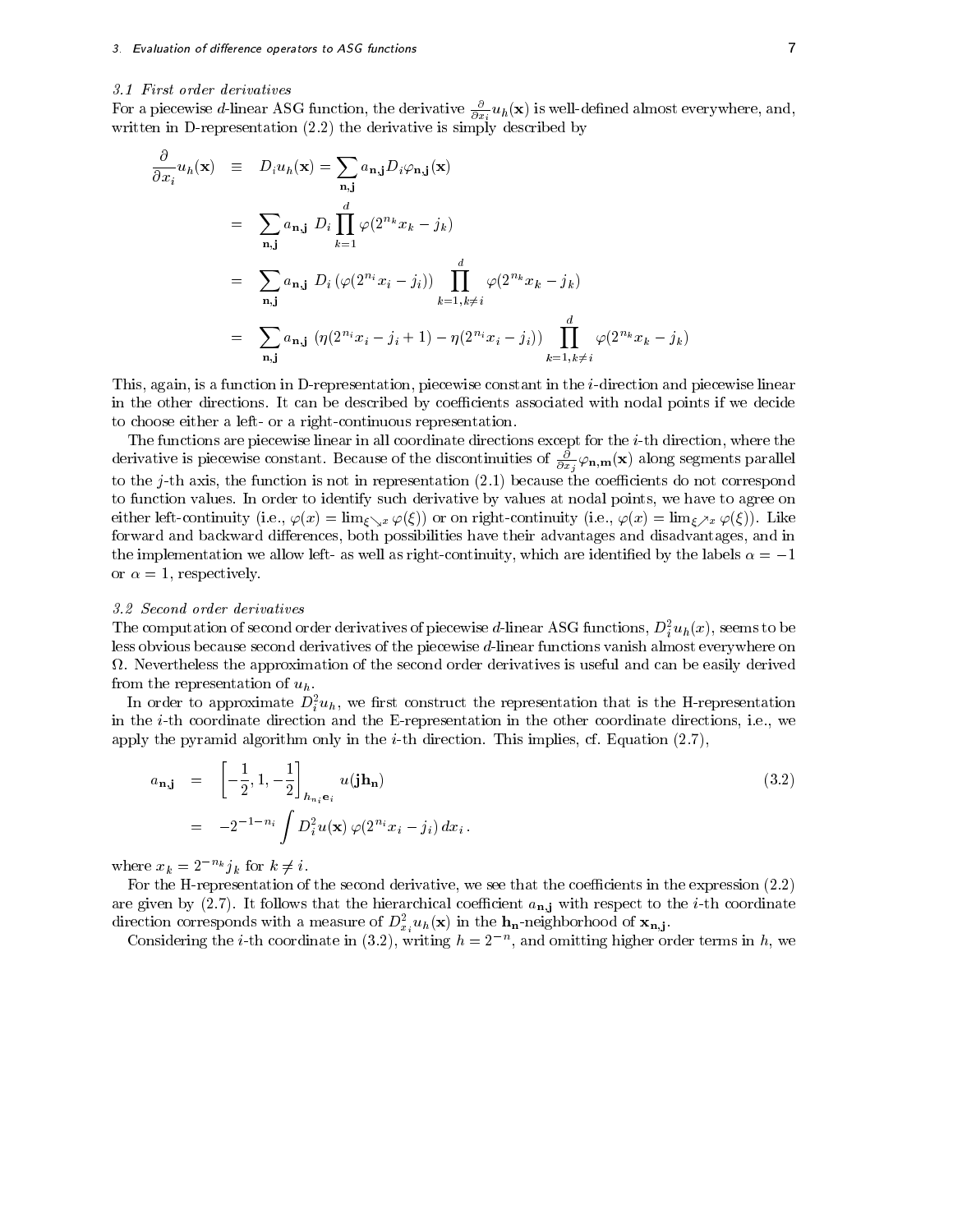see

$$
a_{n,j} = -\frac{h}{2} \int D_i^2 u(x) \varphi(x/h - j) dx
$$
  
\n
$$
= -\frac{h}{2} \int \left( D_i^2 u(jh) + (x - jh) D_i^3 u(jh) + \frac{(x - jh)^2}{2} D_i^4 u(z) \right) \varphi(x/h - j) dx
$$
  
\n
$$
= -\frac{h}{2} \int \left( D_i^2 u(jh) + (\xi h) D_i^3 u(jh) + \frac{(\xi h)^2}{2} D_i^4 u(z) \right) \varphi(\xi) d\xi h
$$
  
\n
$$
= -\frac{h}{2} \left( D_i^2 u(jh) \int \varphi(\xi) d\xi h + D_i^3 u(jh) \int (\xi h) \varphi(\xi) d\xi h + R \right)
$$
  
\n
$$
= -2^{-1-2n} D_i^2 u(j2^{-n}) + R
$$
\n(3.3)

with

$$
|R| \leq \frac{h}{2} \|D_i^4 u(z)\| \int \frac{(\xi h)^2}{2} \varphi(\xi) d\xi h = \frac{4}{3} \left(\frac{h}{2}\right)^4 \|D_i^4 u(z)\|.
$$

Here kk denotes the maximum norm in the hn-neighborhood of xn;j . Such coecients, and hence such approximate second derivatives, are directly available at the hierarchical points (points with odd j). At points with even j (not at the boundary), we can use

$$
a_{n,2j} = -\frac{h}{2} \int D_i^2 u(x) \varphi(\frac{x}{h} - 2j) dx
$$
  
=  $-\frac{h}{2} \int D_i^2 u(x) \left( \varphi(\frac{x}{2h} - 2j) - \frac{\varphi(\frac{x}{h} - (2j - 1)) + \varphi(\frac{x}{h} - (2j + 1))}{2} \right) dx$   
=  $\frac{1}{2} (a_{n-1,j} - a_{n,j-1} - a_{n,j+1}).$  (3.4)

The values  $a_{n-1,j}$  are available (by recursion) from coarser grids, where we have

$$
a_{n-1,j} \approx -2^{1-2n} D_i^2 u(j2^{1-n}).
$$

This procedure can be used in any of the coordinate directions  $i$ . As a result, we find the nodal representation of the (approximate) second derivative in the i-th direction. If we start with the Hrepresentation (in every direction) of the function, this procedure would deliver the second derivative in the *i*-th direction in E-representation in the *i*-th direction and in H-representation in all other directions.

### 4. Properties of the finite difference discretization of the Laplacian

In the remaining part of this paper, we analyze the discretized operator (3.1) as described in Section 3. For simplicity, we restrict ourselves to the model problem of Poisson's equation with homogeneous Dirichlet boundary conditions,

$$
-\Delta u = f \quad \text{in } \Omega, \tag{4.1}
$$
\n
$$
u|_{\delta\Omega} = 0,
$$

on the cube  $u = (0,1)^\circ$  and a regular sparse grid. For this special case, we give explicit formulae for the entries of the sparse grid finite difference matrix. This will help us to establish relations between the finite difference discretization on different sparse grid levels and the difference between sparse and full grids. From this, we will finally propose multilevel-type algorithms to solve the linear system of equation resulting from the finite difference discretization (on the sparse grid).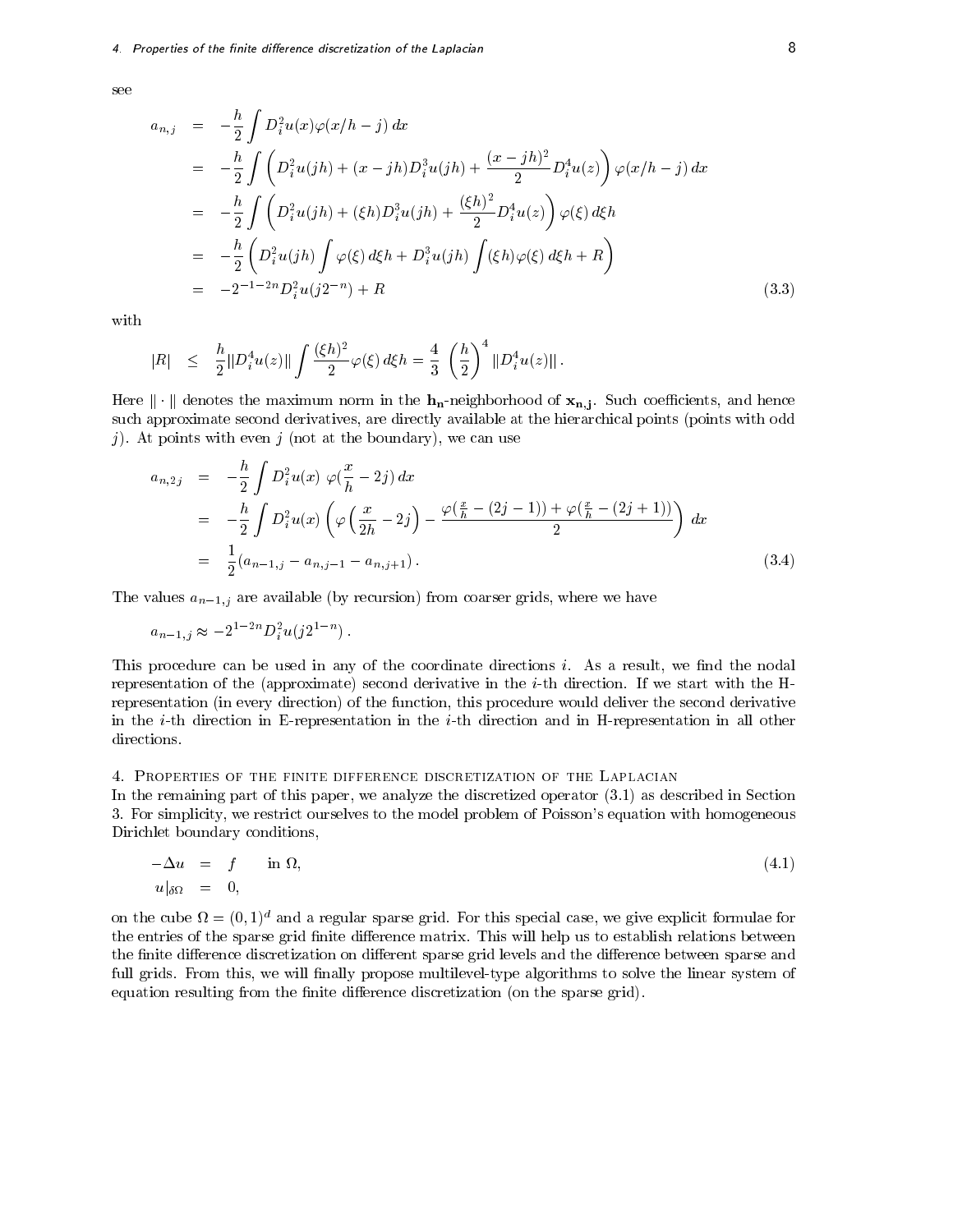

Figure 1: The index sets  $\mathcal{J}_6$  and  $\mathcal{H}_6$ 

### 4.1 Characterization of sparse grid and hierarchical points

To start with, it is useful to investigate the index sets associated with sparse grid points and hierarchical points, respectively. Consider a sparse grid  $V_L$  of level  $L$  on  $\overline{V} = [0,1]^{\infty}$  with a finest cell volume  $h=2^{-\omega}$  . Then, every sparse grid point is also a point of a regular grid  $\Omega_{L{\bf e}}$  (with step size  $h$  in each direction). Now, we want to characterize the points of the regular grid which belong to the sparse grid, i.e., we wish to characterize the index set  $\mathcal{J}_L$  with

$$
\mathcal{J}_L = \{ \ell \mid x_{L\mathbf{e}, \ell} \in \Omega_L^+ \}.
$$

For this, we use the notation of *bit reversing*. Let the integer k, satisfying  $0 \leq k \leq 2^\tau$ , have the binary representation

$$
k = \sum_{s=0}^{\ell-1} k_s 2^s, \qquad k_s \in \{0, 1\},\tag{4.2}
$$

then, the binary representation reflected at position  $\ell - 1$  (or in bit reversed order) is given by<sup>2</sup>

$$
M_{\ell}(k) = \sum_{s=0}^{\ell-1} k_s 2^{\ell-1-s}.
$$

We define the bit reversing of a multi-integer **k** with respect to a multi-integer  $\ell$  as  $M_{\ell}(\mathbf{k}) =$  $(M_{\ell_1}(k_1),\ldots,M_{\ell_d}(k_d))$  and with a scalar m by  $M_m(\mathbf{k}) = M_{m\mathbf{e}}(\mathbf{k}).$ 

For  $\mathbf{r} \in \mathbb{N}_0$ , we also introduce the set of multi-integers (see Figure 1) within a dyadic range:

$$
\mathcal{K}_{\mathbf{r}} = \{ \mathbf{k} \mid k_i = 2^{r_i - 1}, \dots, 2^{r_i} - 1, i = 1, \dots, d \}
$$

in order to define the family of multi-integers with dyadic range up to level  $L$ :

$$
\mathcal{H}_L = \bigcup_{|\mathbf{r}| \le L} \mathcal{K}_\mathbf{r} \, .
$$

For  $0 \le k \le 2^{\iota}$ , we additionally define  $M_{\ell}(2^{\iota}) = -1$  and  $M_{\ell}(-1) = 2^{\iota}$ .

<sup>&</sup>lt;sup>3</sup>To include multi-integers **k** with  $[\mathbf{k}] = 2^{\ell}$ , we denote  $N_{\ell} = 2^{\ell}$  for  $\ell \in \mathbb{N}_0$  and  $N_{-1} = -1$ . and  $\mathcal{K}_{\mathbf{r}} = {\mathbf{k}, k_i =$  $N_{r_i-1},\ldots,N_{r_i}-1, i = 1,\ldots,d\}.$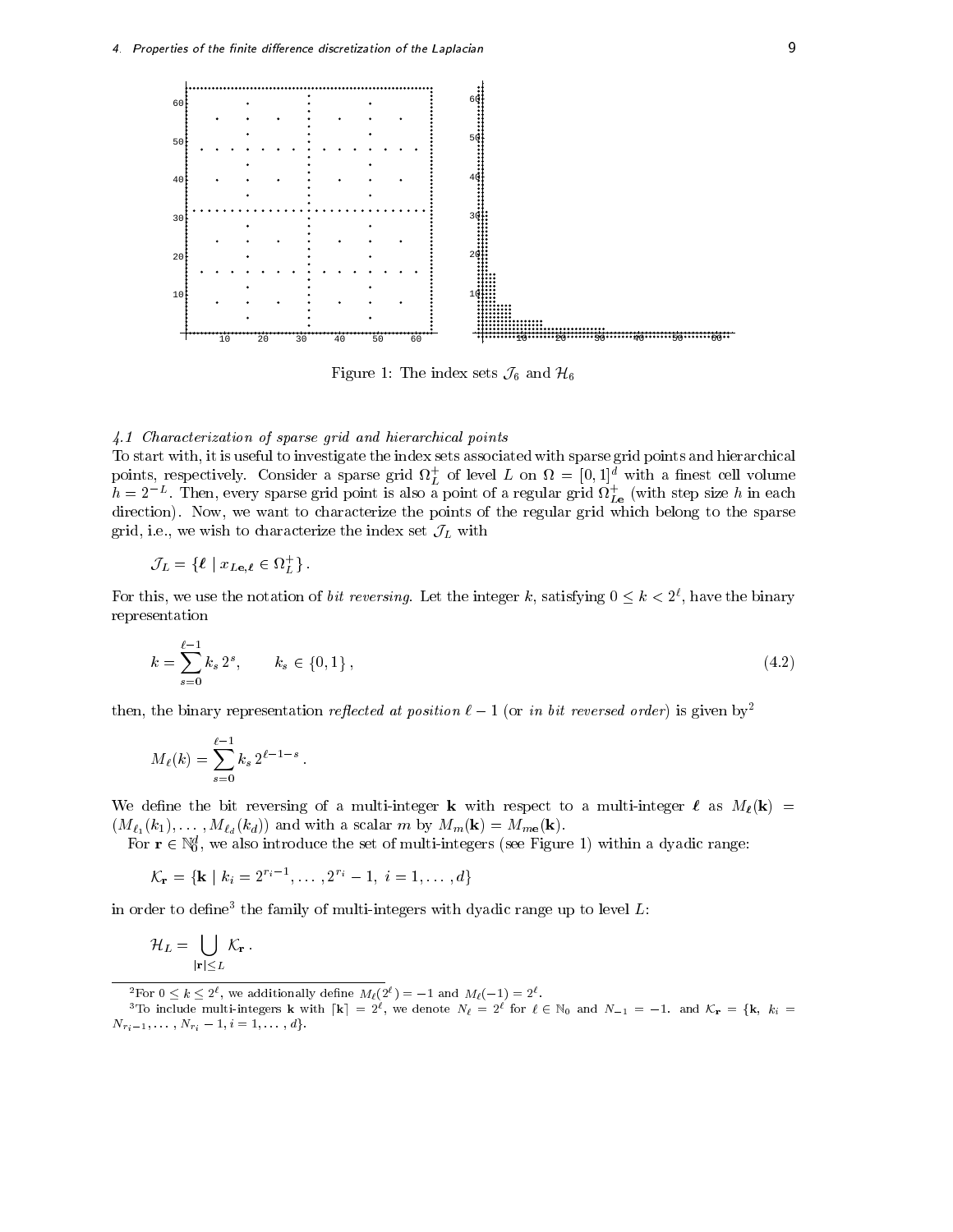Then one can easily prove (generalization of [20, 21]) that the mapping of bit reversing between the two index sets

$$
M_L: \ \mathcal{H}_L \ \rightarrow \ \mathcal{J}_L
$$

is a bijection. Furthermore, the set  $\bigcup_{|\mathbf{r}|=L} \mathcal{K}_{\mathbf{r}}$  exactly characterizes the grid points that are added to the sparse grid of level  $L-1$  to obtain the sparse grid of level L.

One single set  $\mathcal{K}_{r}$  represents (i.e., are bit reversed indices of indices of) the hierarchical points in the subset  $M_r \subset M_L$ . Thus, the hierarchical points in  $M_r$  are characterized by

$$
\{x_{\mathbf{r},M_{\mathbf{r}}(\mathbf{k})}=x_{L\mathbf{e},M_{L}(\mathbf{k})}\mid \mathbf{k}\in\mathcal{K}_{\mathbf{r}}\}.
$$

Remark. The same technique can be used starting on a coarsest grid with smaller mesh width  $1/Z^\circ$  instead of 1. Then  $M\ell$  has to be defined as a bit reversing w.r.t.  $\ell + t_0$  instead of  $\ell$ . If we do not start with powers of 2 the situation is more complex but in principle the same approach can be followed (see [20]).

### $4.2$  Hierarchical representation for finite differences in the univariate case

In Section 3.2, we gave a recursive expression for the nodal representation of the second derivative. In this section, we find an explicit expression for the hierarchical coefficients of the second derivatives found in Section 3.2.

For notational convenience, we first develop the hierarchical representation for second order finite differences in the univariate case. Then, our model problem reads as

$$
-u''(x) = f \text{ for } x \in (0,1), \qquad u(0) = u(1) = 0.
$$

We interpolate the function u on the equidistant grid with step size  $h_n$  by a linear spline  $u_n$ . This spline function has the hierarchical representation

$$
u_n = \sum_{m=1}^n \sum_{k \text{ odd}} a_{m,k} \varphi_{m,k}.
$$

Note that, because of the homogeneous boundary conditions, the hierarchical coefficients vanish on the coarsest level. We approximate the second derivative of a function  $u$  by the second difference

$$
\Delta_{2,h} u(x) = \frac{1}{h^2} (u(x+h) - 2u(x) + u(x-h)).
$$

In hierarchical points on the finest grid, the hierarchical coefficients represent the second difference  $a_{n,k} = -2^{-1-n} \Delta_{2,h_n} u(x_{n,k})$  (cf. Section 3.2). In non-hierarchical points, we can use the recurrence relation (5.4). Using bit reversing, we write this now in closed form. Let  $x_{m,k} \in \Omega_n^+$  be a hierarchical point (k odd) on the subgrid  $\alpha_m$  with step size  $n_m$ , then  $M_m(k) \in \mathcal{K}_m$  and writing out the recursion (3.4), we obtain

$$
-\Delta_{2,h_n} u(x_{m,k}) = 2^{1+n} \left( 2^m a_{m,k} - \sum_{\ell=m+1}^n 2^{\ell-1} (a_{\ell,2^{\ell-m}k-1} + a_{\ell,2^{\ell-m}k+1}) \right).
$$
 (4.3)

Now, we interpolate the nodal approximation on level n of the second derivative of the function  $u$  by a linear spline<sup>4</sup> and obtain

$$
-\tilde{u}_n = \sum_{k=1}^{2^n - 1} -\Delta_{2,h_n} u(x_{n,k}) \varphi_{n,k} = \sum_{m=1}^n \sum_{k \text{ odd}} b_{m,k} \varphi_{m,k} . \tag{4.4}
$$

<sup>&</sup>lt;sup>4</sup>For notational convenience, we set in the end points  $\Delta_{2,h_n} u(0) = \Delta_{2,h_n} u(1) = 0$ .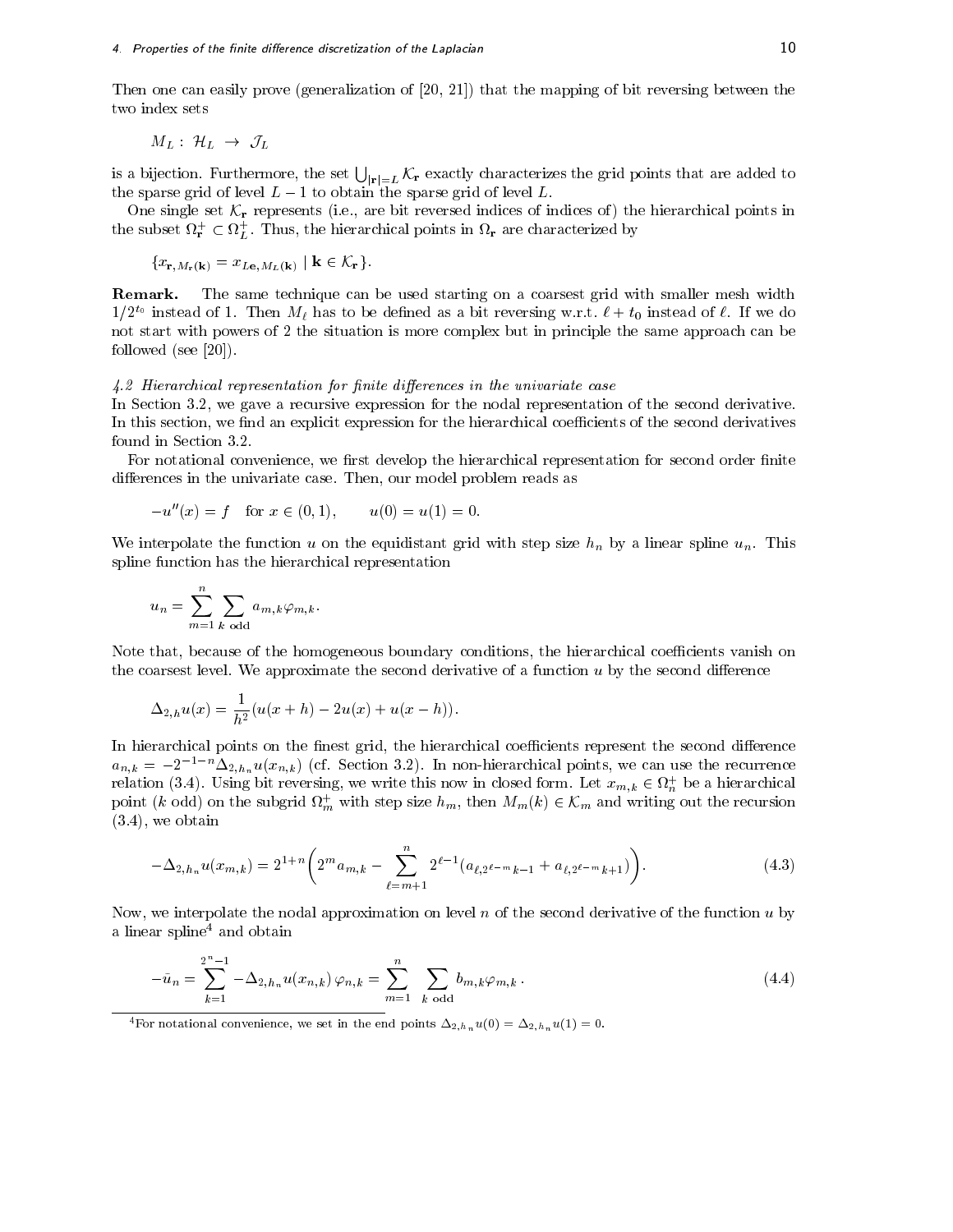This defines the coefficients  $b_{m,k}$  which clearly satisfy

$$
b_{m,k} = \frac{1}{2} (\Delta_{2,h_n} u(x_{m,k-1}) - 2\Delta_{2,h_n} u(x_{m,k}) + \Delta_{2,h_n} u(x_{m,k+1}))
$$

for hierarchical points  $x_{m,k}$ . The non-hierarchical points  $x_{m,k-1}$  and  $x_{m,k+1}$  appear in this formula, too. If we want to apply formula (4.3), we need to characterize these points (non-hierarchical on level m) as hierarchical points on some coarser level. For this, we need some further notation.

Let k have the binary representation (4.2). Now we need to characterize the indices  $m_{-}$  and  $m_{+}$ for which  $M_m(k-1) \in \mathcal{K}_{m_-}$  and  $M_m(k+1) \in \mathcal{K}_{m_+}$ , where  $m_\pm$  denotes the level on which  $x_{m,k\pm 1}$  is hierarchical. We see that

$$
m_{-} = \begin{cases} 0 & \text{for } k = 1, \\ \max_{s=1,\dots,m-1} \{m-1-s, k_s = 1\} & \text{otherwise,} \end{cases}
$$

and

$$
m_{+} = \begin{cases} 0 & \text{for } k = 2^{m} - 1, \\ \max_{s=1,\dots,m-1} \{m-1-s, k_s = 0\} & \text{otherwise.} \end{cases}
$$

Thus, if the points  $x_{m,k}$  are not next to the boundary, i.e., for<sup>5</sup>  $m_{\pm} \neq 0$ ,

$$
-\Delta_{2,h_n} u(x_{m,k\pm 1})
$$
  
=  $2^{1+n} \left(2^{m_{\pm}} a_{m_{\pm},2^{m_{\pm}-m}(k\pm 1)} - \sum_{\ell=m_{\pm}+1}^{n} 2^{\ell-1} (a_{\ell,2^{\ell-m}(k\pm 1)-1} + a_{\ell,2^{\ell-m}(k\pm 1)+1})\right).$ 

Collecting all terms, we get the hierarchical coefficient

$$
b_{m,k} = 2^{1+n} \left( 2^m a_{m,k} - \sum_{\ell=m+1}^n 2^{\ell-1} (a_{\ell,2^{\ell-m}k-1} + a_{\ell,2^{\ell-m}k+1}) \right)
$$
\n
$$
-2^{m-1} a_{m-2^m} - m(k-1) + \sum_{\ell=m+1}^n 2^{\ell-2} (a_{\ell,2^{\ell-m}(k-1)-1} + a_{\ell,2^{\ell-m}(k-1)+1})
$$
\n
$$
-2^{m+1} a_{m+2^m} - m(k+1) + \sum_{\ell=m+1}^n 2^{\ell-2} (a_{\ell,2^{\ell-m}(k+1)-1} + a_{\ell,2^{\ell-m}(k+1)+1}) \right)
$$
\n
$$
(4.5)
$$

with modifications for  $m_{\pm}=0$ . Note that this expression depends on  $m, k$  and  $n$ , i.e., it depends not only on the point  $x_{m,k}$  but also on the finest grid chosen.

We can write the coefficients  $a_{m,k}$  and  $b_{m,k}$  in vector notation and describe the transformation process by a matrix. For this, we combine hierarchical coefficients in a vector as

$$
\boldsymbol{v}_n = (v_{m,k})_{1 \le m \le n, M_m(k) \in \mathcal{K}_m} \tag{4.6}
$$

in order to define the vectors  $a_n$  and  $b_n$ , and nodal coefficients simply as

$$
\boldsymbol{u}_n=\big(u(x_{n,1}),\ldots\,,u(x_{n,2^n-1})\big)^T\,.
$$

In this way, we define the matrices  $A_n$  and  $H_n$  by

 $A_n a_n = b_n$  and  $H_n u_n = a_n$ .

For points next to the boundary, i.e., for  $m_\pm \, = \,$  0, we use the notation from the last three footnotes and set  $\Delta_{2,h_n} u(x_{m,k\pm 1}) = 0.$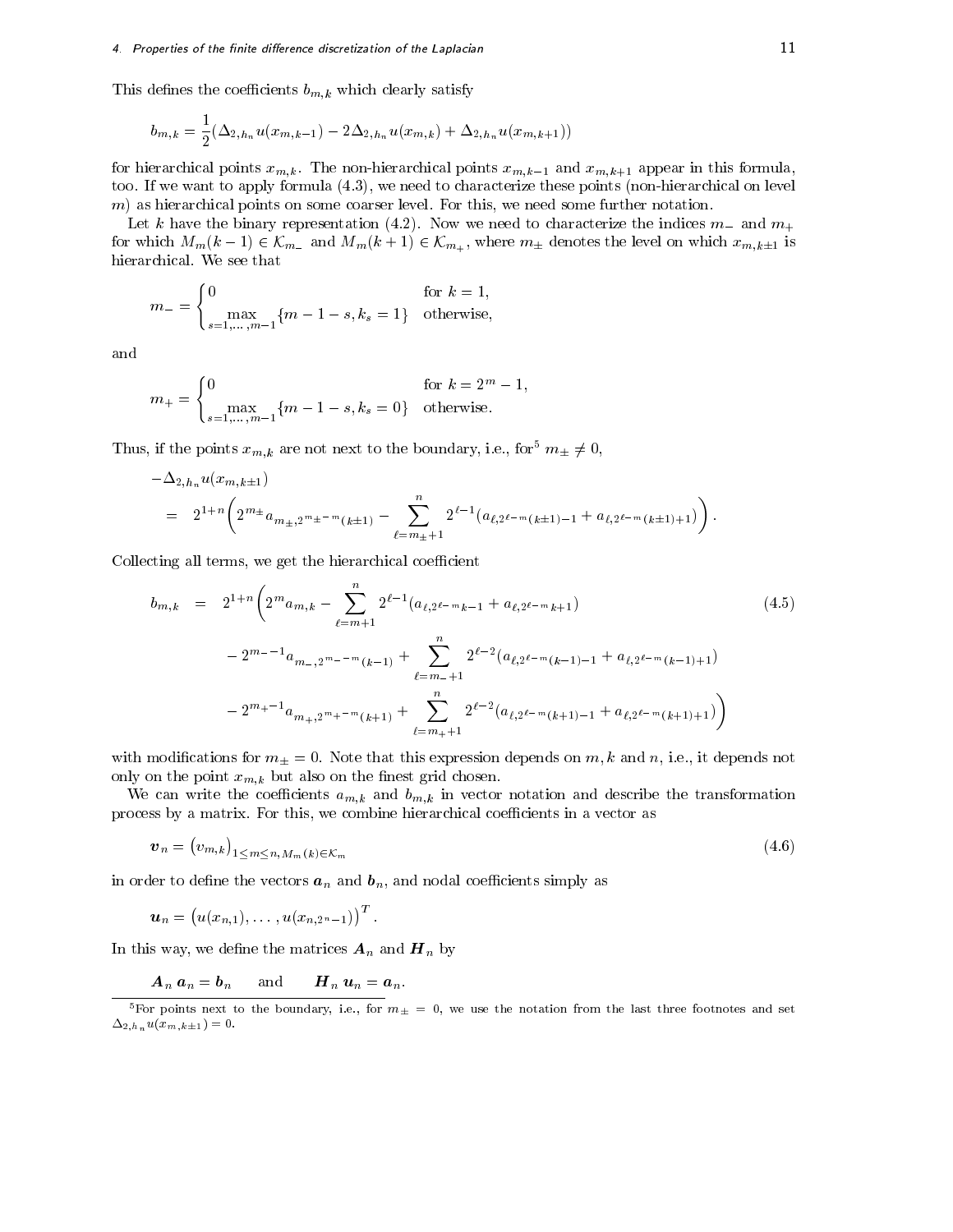By construction,  $\bm{H}_n$   $\bm{A}_n\bm{H}_n$  is the usual matrix of second differences (applied to nodal values) and hence symmetric positive definite. Thus, the matrix  $A_n$  of finite differences in terms of hierarchical coefficients has the same, i.e., only real positive eigenvalues. However, it is not symmetric and can not be symmetric positive definite.

Solving the discretized system in its hierarchical form now comes down to solving

$$
\boldsymbol{A}_n\,\boldsymbol{a}_n = \boldsymbol{H}_n\left(f(x_{n,1}),\ldots,f(x_{n,2^n-1})\right)^T.
$$

### 4.3 Hierarchical representation for finite differences on the sparse grid

To gain some more insight in the structure of the sparse grid FD operator, we want to obtain an explicit expression for the hierarchical coefficients of the discrete Laplacian. I.e., we look for an expression for the elements of the FD matrix  $A_L$ . To this end, we investigate the discrete second derivative in the  $x_1$ -direction first.

Finite differences on one fixed level Let L be the (highest) level of the sparse grid. Let  $u_L$  be given in H-representation

$$
u_L = \sum_{|\mathbf{m}| \leq L} \sum_{\|\boldsymbol{\ell}\| \text{ odd}} a_{\mathbf{m},\boldsymbol{\ell}} \varphi_{\mathbf{m},\boldsymbol{\ell}}.
$$

Because of the boundary conditions, here and in the sequel the notation  $|m| \leq L$  means:  $m > 0$ ,  $|\mathbf{m}| \leq L$ . (The coefficients responsible for the boundary are zero). Let  $\tilde{u}_L$  be the approximation of the resulting function  $\Delta u$  on the sparse grid  $\Omega_L^+$  with

$$
-\tilde u_L=\sum_{|{\mathbf m}|\leq L}\ \, \sum_{|\!|\boldsymbol\ell|\!|\!|}\sum_{{\rm odd}}b^\Delta_{{\mathbf m},\boldsymbol\ell}\,\varphi_{{\mathbf m},\boldsymbol\ell}\,.
$$

We denote the approximation of the second derivative in  $x_\nu$ -direction on the sparse grid  $M_L^+$  by

u~ () <sup>L</sup> <sup>=</sup> <sup>X</sup> jmjL <sup>X</sup> jjj`jjj odd b () m;` 'm;`:

Then, the hierarchical coefficients obviously fulfill

$$
b_{\mathbf{m},\ell}^{\Delta} = b_{\mathbf{m},\ell}^{(1)} + b_{\mathbf{m},\ell}^{(2)} + \dots + b_{\mathbf{m},\ell}^{(d)}.
$$
\n(4.7)

Let  ${\bf x_{m,k}} \in M_L^L$  be a hierarchical point on grid  $M_m$ . The full grid  $M_i^L \subset M_L$ , finest in  $x_1$ -direction, such that  ${\bf x}_{{\bf m},{\bf k}}\in M_{\bf j}$  is characterized by the multi-index  ${\bf j}=(m_1+L-|{\bf m}|,m_2,\dotsm,m_d).$  Then the je poznata u predstavanje u predstavanje u predstavanje u predstavanje u predstavanje u predstavanje u predstav hierarchical coecient of the second dierence in the x1-direction at point xm;k is

$$
b_{\mathbf{m},\mathbf{k}}^{(1)} = -\alpha_{\mathbf{m},\mathbf{k}} + \frac{1}{2} \left( \alpha_{\mathbf{m},\mathbf{k}-\mathbf{e}_1} + \alpha_{\mathbf{m},\mathbf{k}+\mathbf{e}_1} \right),
$$
\n(4.8)

where  $\alpha_{m,\ell}$  denotes the coefficient of the approximation of the second derivative in  $x_1$ -direction (Erepresentation in  $x_1$ -direction, H-representation in all other directions) at the point  $\mathbf{x}_{\mathbf{m},\ell}$ .

By construction  $M_{\mathbf{m}}(\mathbf{k}) \in \mathcal{K}_{\mathbf{m}}$  and using the results of the previous section, we obtain from the finite difference operator in the  $x_1$ -direction, see (4.3),

$$
\alpha_{\mathbf{m},\mathbf{k}} = -2^{1+2m_1+L-|\mathbf{m}|} \left( a_{\mathbf{m},\mathbf{k}} - \sum_{\ell=m_1+1}^{m_1+L-|\mathbf{m}|} 2^{\ell-m_1-1} \left( a_{(\ell,m_2,...,m_d),(2^{\ell-m_1}k_1-1,k_2,...,k_d)} + a_{(\ell,m_2,...,m_d),(2^{\ell-m_1}k_1+1,k_2,...,k_d)} \right) \right).
$$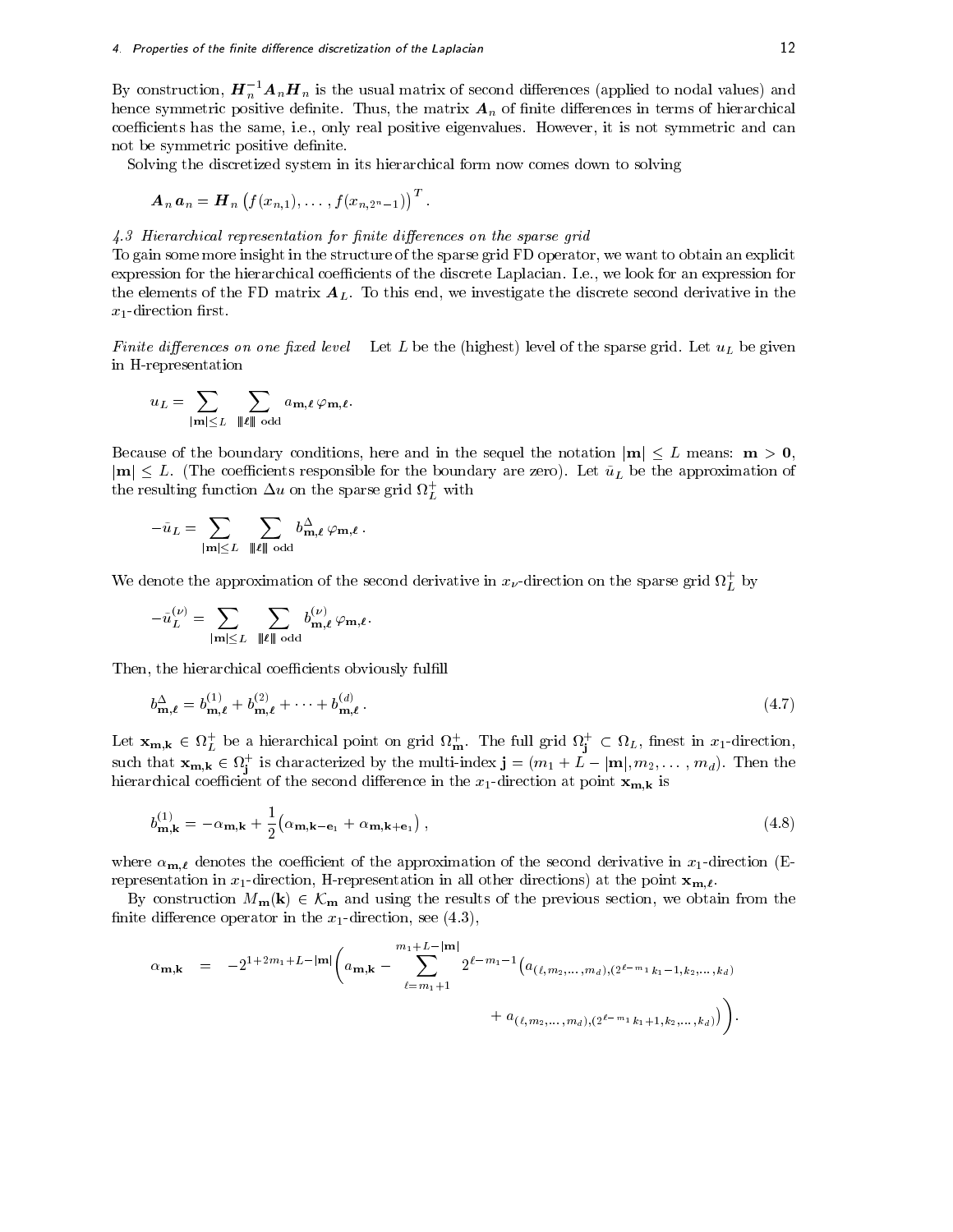In the same way as in the previous section, we denote by  $m_{1-}$  and  $m_{1+}$  the indices for which  $M_{m_1}(k_1 1)$  2 Km<sub>1</sub> and M<sub>m</sub><sub>1</sub> (k<sub>1</sub>+1) 2 Km<sub>1+</sub> (i.e.)  $m_1$  and  $m_1$  are the x<sub>1</sub>-levels on which  $m_1$ **m**<sub>1</sub>**A** are high**n** points in the  $x_1$ -direction). Now we can characterize the remaining terms in (4.8) and obtain

$$
b_{\mathbf{m},\mathbf{k}}^{(1)} = 2^{1+2m_1+L-|\mathbf{m}|} \cdot \left( a_{\mathbf{m},\mathbf{k}} \right)
$$
\n
$$
= \sum_{\ell=m_1+1}^{m_1+L-|\mathbf{m}|} 2^{\ell-m_1-1} \left( a_{(\ell,m_2,\ldots,m_d),(2^{\ell-m_1}k_1-1,k_2,\ldots,k_d)} + a_{(\ell,m_2,\ldots,m_d),(2^{\ell-m_1}k_1+1,k_2,\ldots,k_d)} \right)
$$
\n
$$
= 2^{m_1+ -m_1-1} a_{(m_1+1,m_2,\ldots,m_d),(2^{m_1+ -m_1}(k_1+1),k_2,\ldots,k_d)}
$$
\n
$$
= \sum_{\ell=m_1+1}^{m_1+L-|\mathbf{m}|} 2^{\ell-m_1-2} \left( a_{(\ell,m_2,\ldots,m_d),(2^{\ell-m_1}(k_1+1)-1,k_2,\ldots,k_d)} + a_{(\ell,m_2,\ldots,m_d),(2^{\ell-m_1}(k_1+1)+1,k_2,\ldots,k_d)} \right)
$$
\n
$$
= 2^{m_1- -m_1-1} a_{(m_1-1,m_2,\ldots,m_d),(2^{m_1- -m_1}(k_1-1),k_2,\ldots,k_d)}
$$
\n
$$
+ \sum_{\ell=m_1-1}^{m_1+L-|\mathbf{m}|} 2^{\ell-m_1-2} \left( a_{(\ell,m_2,\ldots,m_d),(2^{\ell-m_1}(k_1-1)-1,k_2,\ldots,k_d)} + a_{(\ell,m_2,\ldots,m_d),(2^{\ell-m_1}(k_1-1)+1,k_2,\ldots,k_d)} \right)
$$

(with obvious modifications for points next to the boundary, where  $m_{1-}=0$  or  $m_{1+}=0$ ). Here, the finest grid in  $x_1$ -direction depends on the other coordinates of the evaluation point. This makes  $b_{\bf m,k}^{(-)}$ man kalendaru kalendaru kalendaru kalendaru kalendaru kalendaru kalendaru kalendaru kalendaru kalendaru kalend depending on m; k and the highest level is the m

Now, we write the hierarchical coefficients  $b_{\mathbf{m},\mathbf{k}}^{\mathbf{m}}, b_{\mathbf{m},\mathbf{k}}^{\mathbf{m}},$  and  $a_{\mathbf{m},\mathbf{k}}$  in vector form as  $b_L^{\mathbf{r}}$ ,  $b_L^{\mathbf{r}}$ , and  $a_L$ , respectively, using the d-dimensional version of  $(4.6)$ :

$$
\boldsymbol{v}_L=\big(v_{\mathbf{m},\mathbf{k}}\big)_{|\mathbf{m}|\leq L,M_{\mathbf{m}}(\mathbf{k})\in\mathcal{K}_{\mathbf{m}}}\,.
$$

We define the matrices  $\boldsymbol{A}_L$  and  $\boldsymbol{A}_L^{\times}$  by

$$
\mathbf{A}_L \mathbf{a}_L = \mathbf{b}_L^{\Delta} \quad \text{and} \quad \mathbf{A}_L^{(\nu)} \mathbf{a}_L = \mathbf{b}_L^{(\nu)},
$$
  
respectively. Then, obviously  $\mathbf{A}_L = \mathbf{A}_L^{(1)} + \mathbf{A}_L^{(2)} + \dots + \mathbf{A}_L^{(d)}.$  (4.10)

Finite differences on sparse grids of different levels For the hierarchical coefficient vectors, we introduce matrices that represent the piecewise linear problem is a set of  $\mathcal{L}$ ; define by a linear problem is a linear problem in the piecewise linear problem is a linear problem in the set of  $\mathcal{L}$  $\boldsymbol{w}_L = \boldsymbol{P}_{L,L-1}\boldsymbol{v}_{L-1}$  with

$$
w_{\mathbf{m},\mathbf{k}} = \begin{cases} v_{\mathbf{m},\mathbf{k}} & \text{for } |\mathbf{m}| \le L - 1, \\ 0 & \text{for } |\mathbf{m}| = L. \end{cases}
$$

and similarly a restriction matrix corresponding with  $R_{L-1,L}: V_L \to V_{L-1}$ , defined by  $w_{L-1}$  $\boldsymbol{R}_{L-1,L}\boldsymbol{v}_L$  with

 $w_{\mathbf{m},\mathbf{k}} = \frac{1}{2} v_{\mathbf{m},\mathbf{k}}$  for  $|\mathbf{m}| \leq L - 1$ .

With these definitions, as can be seen from  $(4.9)$ , the following Galerkin relation holds

$$
\boldsymbol{A}_{L-1} = \boldsymbol{R}_{L-1,L} \boldsymbol{A}_L \boldsymbol{P}_{L,L-1}.
$$

This relation is the motivation for further research in [11].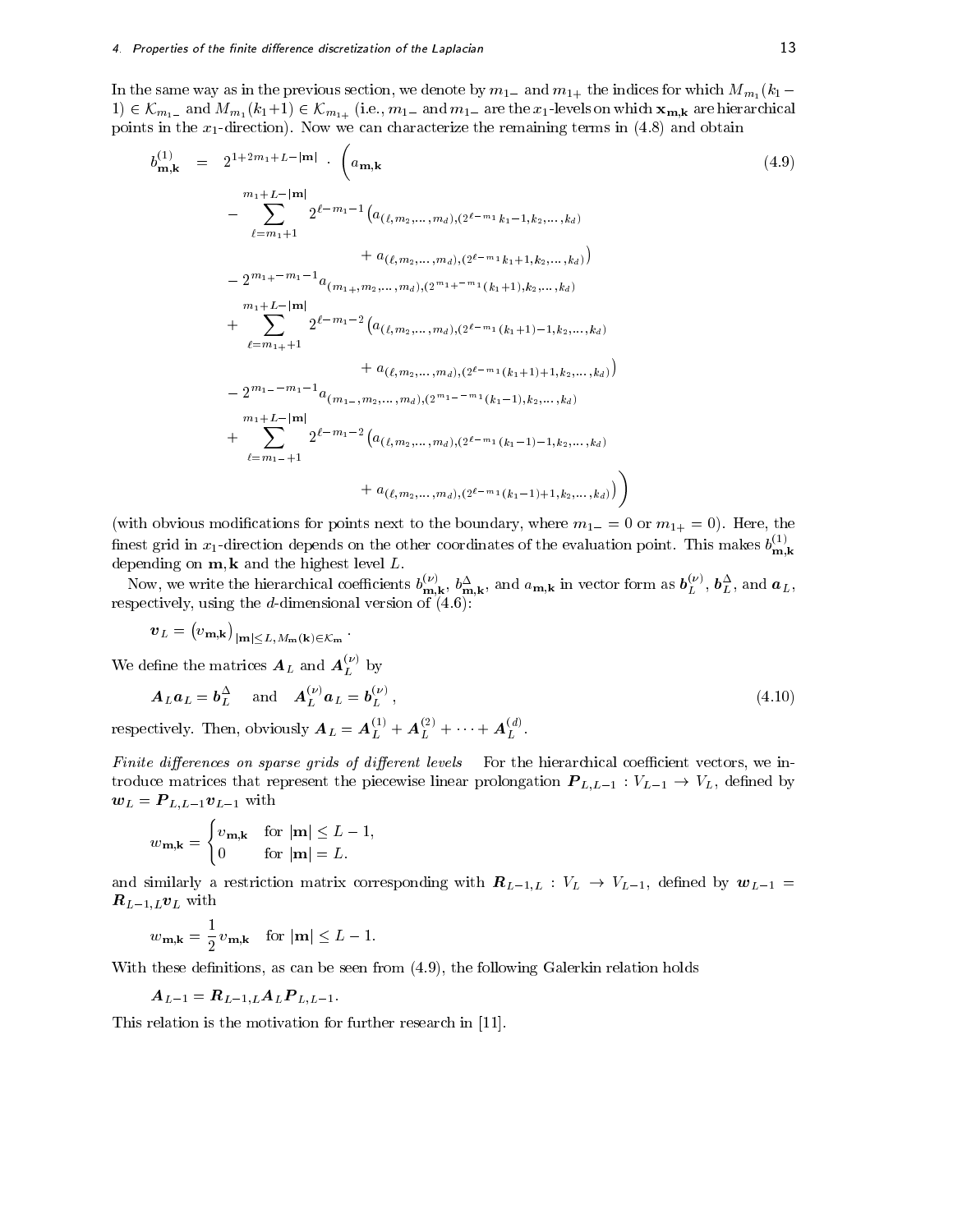## $4.4$  Hierarchical representation for finite differences on full grids

The finite difference discretization of  $(4.1)$  on a full grid is well-known (the usual 7-point stencil in 3D). Here we rewrite its matrix in the hierarchical representation in order to see the relation between the finite difference operators on full and sparse grids, with the aim to find proper multigrid algorithms. Let a discrete function on  $u_n$ , say  $u_n$ , be given in its merarchical representation

$$
u_{\mathbf{n}} = \sum_{\mathbf{0} < \mathbf{m} \leq \mathbf{n}} \sum_{\|\mathbf{k}\| \text{ odd}} a_{\mathbf{m},\mathbf{k}} \varphi_{\mathbf{m},\mathbf{k}}.
$$

Let  $u_{\bf n}$  denote the approximation of  $\Delta u$ , similar to (4.4) in the one-dimensional case in Section 4.2,

$$
-\tilde u_{\mathbf{n}}^\Delta=\sum_{\mathbf{0} <\mathbf{m}\leq \mathbf{n}}\ \, \sum_{\parallel \! \parallel \mathbf{k} \parallel \! \parallel \, \text{odd}}\tilde b_{\mathbf{m},\mathbf{k}}^\Delta \, \varphi_{\mathbf{m},\mathbf{k}}.
$$

Assume the approximation of the second derivative in  $x_\nu$ -direction  $u_{\mathbf{n}}^\vee$  to have hierarchical coefficients  $b_{\text{m},k}^{\infty}$ . The coefficients corresponding to the subgrid  $\Omega_{\text{n}}^{\infty} \subset \Omega_L^+$  are written in vector-form as

$$
\boldsymbol{v}_{\mathbf{n}}=\big(v_{\mathbf{m},\mathbf{k}}\big)_{\mathbf{m}\leq\mathbf{n},M_{\mathbf{m}}(\mathbf{k})\in\mathcal{K}_{\mathbf{m}}}.
$$

Similar to (4.7) in the previous section, we have  $b_n^- = b_n^{(-)} + b_n^{-} + \cdots + b_n^{(-)}$ , and we write

$$
\boldsymbol{A}_{\mathbf{n}}^{(\nu)}\boldsymbol{a}_{\mathbf{n}}=\boldsymbol{\tilde{b}}_{\mathbf{n}}^{(\nu)}\qquad\textrm{and}\qquad \boldsymbol{A}_{\mathbf{n}}\boldsymbol{a}_{\mathbf{n}}=\boldsymbol{\tilde{b}}_{\mathbf{n}}^{\Delta}.
$$

Obviously,

$$
A_{n} = A_{n}^{(1)} + A_{n}^{(2)} + \ldots + A_{n}^{(d)}.
$$
\n(4.11)

We introduce a one-dimensional index set by  $\mathcal{I}_n = \bigcup_{m=1}^n \{(m,k) \mid M_m(k) \in \mathcal{K}_m\}$  and the c sponding identity matrix by

$$
\boldsymbol{I}_n = \big(\delta_{\mu,\nu}\big)_{\mu,\nu=1}^{\#(\mathcal{I}_n)}.
$$

Then, for the more-dimensional case  $\{(\mathbf{m}, \mathbf{k}) \mid M_{\mathbf{m}}(\mathbf{k}) \in \mathcal{K}_{\mathbf{m}}\} = \mathcal{I}_{n_1} \times \mathcal{I}_{n_2}$  $= n_1 + \cdots + n_2$  .  $\cdots = n_d$  and we have  $\cdots$ the matrix of second differences in the  $\nu$ -th direction as the Kronecker product

$$
\displaystyle \bm{A}_{\mathbf{n}}^{(\nu)} = \bm{I}_{n_1} \otimes \cdots \otimes \bm{I}_{n_{\nu-1}} \otimes \bm{A}_{n_{\nu}} \otimes \bm{I}_{n_{\nu+1}} \otimes \cdots \otimes \bm{I}_{n_d}.
$$

with  $A_{n_{\nu}}$  the same as in Section 4.2. As a Kronecker sum of the matrices  $A_{n_{\nu}}$ , the matrix  $A_n$  also has only positive eigenvalues. This is not surprising because  $A_n$  has the same eigenvalues as the finite difference matrix for the nodal representation on the full grid which is symmetric positive definite.

### 4.5 Relations between finite differences on full and sparse grids

In this section, we establish relations between the discrete Laplacian on full and on sparse grids. If one considers the Galerkin or FEM approach for discretization on sparse grids, using the hierarchical basis or the generating system of nodal bases functions as test and trial functions, one obtains simple relations between the stiffness matrices for the sparse and the full grids. The basis functions for a full grid  $\nu_{\bf n} \in \nu_L$  simply form a subset of the hierarchical basis/generating system for the sparse grid. So, by construction it can be written as a Galerkin product using the matrix for the sparse grid. As a result, one can immediately write down multiplicative subspace correction algorithms like in [7] and interpret them as block iteration methods.

In the finite difference case things are different. In contrast with the sparse grid, on a full grid, for a constant coefficient differential equation the evaluation of the finite difference at a certain point does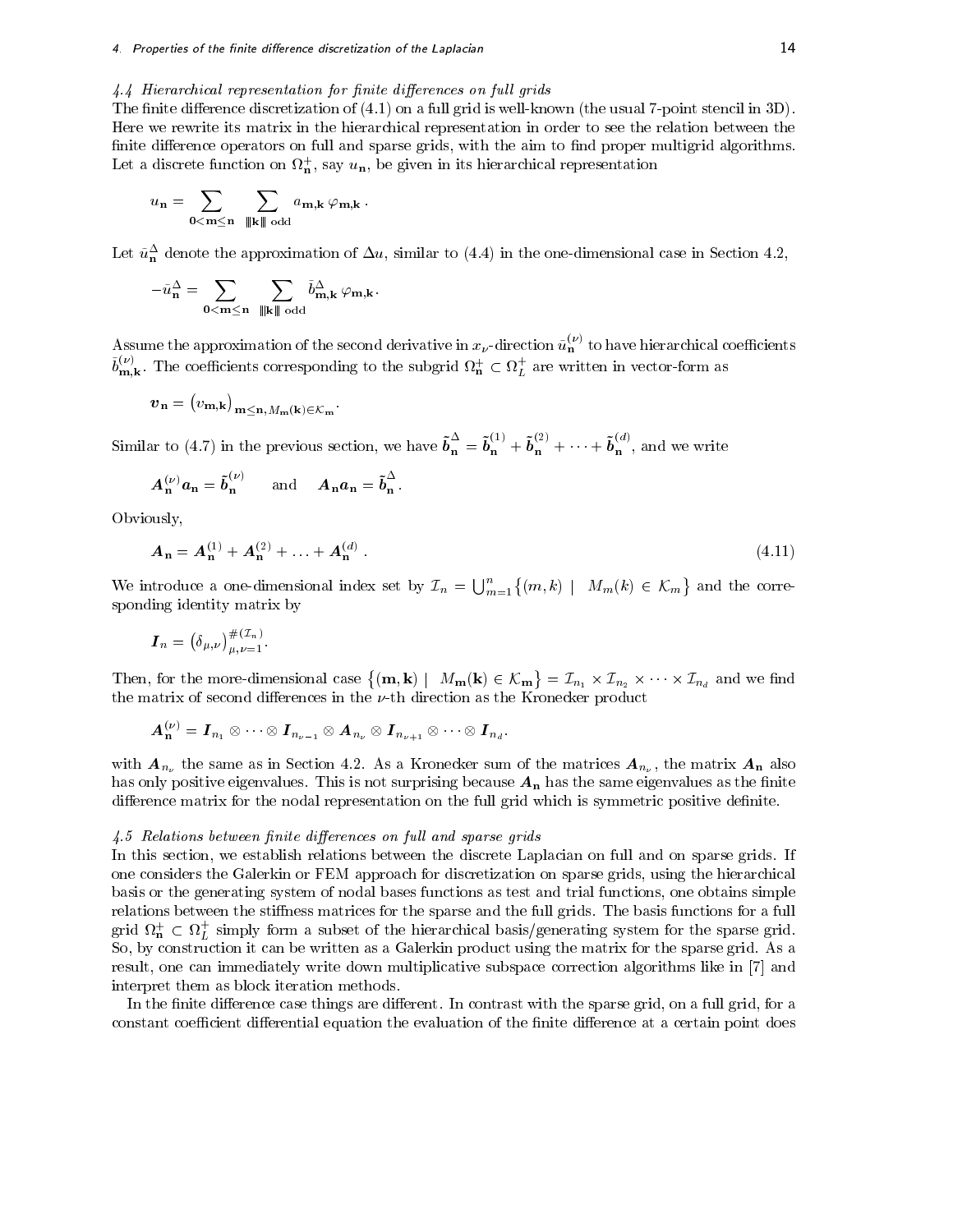### 4. Properties of the finite difference discretization of the Laplacian  $15\,$

not depend on the location of the point. For this reason, the limite difference matrix of a full grid  $u_n$ can not be written as a Galerkin product including the finite difference matrix of the sparse grid  $\boldsymbol{\varOmega}_T$ of level  $L \geq |\mathbf{n}|$ . This will become immediately clear from equation (4.13), below.

In what follows, we discuss the kind of relation between the finite difference operators for the Laplacian discretized on a full and on a sparse grid, and we propose a solution algorithm resulting from this.

Full grids as subgrids of the sparse grid Assume  $|n| \leq L$ . We define a prolongation  $P_{L,n} : V_n \to V_L$ by  $w_L = P_{L,n} v_n$  with

$$
w_{\mathbf{m},\mathbf{k}} = \begin{cases} v_{\mathbf{m},\mathbf{k}} & \text{for } \mathbf{m} \le \mathbf{n}, \\ 0 & \text{otherwise}, \end{cases}
$$

where  $v_{\mathbf{m},\mathbf{k}}$  and  $w_{\mathbf{m},\mathbf{k}}$  are hierarchical coefficients, and a direction dependent restriction  $\bm{R}_{\mathbf{n},L}^{c}$  :  $V_L \rightarrow$  $V_{\mathbf{n}}$  by  $\mathbf{w}_{\mathbf{n}} = \mathbf{R}_{\mathbf{n},L}^{\top} \mathbf{v}_L$  with

$$
w_{\mathbf{m},\mathbf{k}} = 2^{n_{\nu} - m_{\nu} - L + |\mathbf{m}|} v_{\mathbf{m},\mathbf{k}} \quad \text{for } \mathbf{m} \le \mathbf{n} \,. \tag{4.12}
$$

The scaling factor in the above definition arises from the difference in scaling between  $(4.5)$  and  $(4.9)$ . Comparing these two formulae and keeping (4.10) and (4.11) in mind, we see that, with these P L;n and  $R_{\mathrm{n},L}^{\mathrm{v}}$ , we can write the matrix of finite differences for the Laplacian on the full grid as a sum of Galerkin products using the direction (and point) dependent weighted finite differences for the second derivatives in each direction

$$
A_{n} = (R_{n,L}^{(1)}A_{L}^{(1)} + R_{n,L}^{(2)}A_{L}^{(2)} + \cdots + R_{n,L}^{(d)}A_{L}^{(d)})P_{L,n}.
$$
\n(4.13)

Full grids as subgrids of the sparse grid  $-$  An alternative approach In the previous paragraph, we scaled the different parts,  $A_L^\vee$  , of the discrete Laplacian for the sparse grid for the different directions. On the other hand, we can scale  $A_{\mathbf{n}}^{\{1,2\}}$ , i.e., the directional parts of the matrix responsible for the full grid. With the scaling matrices

$$
\mathbf{M}_{\mathbf{n}}^{(\nu)} = \text{diag}(2^{n_{\nu}-m_{\nu}})_{\mathbf{m}\leq\mathbf{n},M_{\mathbf{m}}(\mathbf{k})\in\mathcal{K}_{\mathbf{m}}}
$$
  
\n
$$
= \mathbf{I}_{n_{1}} \otimes \cdots \otimes \mathbf{I}_{n_{\nu-1}} \otimes (\text{diag}(2^{m_{\nu}-n_{\nu}})_{(m_{\nu},k_{\nu})\in\mathcal{I}_{n_{\nu}}}) \otimes \mathbf{I}_{n_{\nu+1}} \otimes \cdots \otimes \mathbf{I}_{n_{d}}
$$

and  $(4.11)$ , we define

$$
\tilde{A}_{n} = M_{n}^{(1)} A_{n}^{(1)} + M_{n}^{(2)} A_{n}^{(2)} + \dots + M_{n}^{(d)} A_{n}^{(d)}.
$$
\n(4.14)

This matrix is again a Kronecker sum of matrices with positive eigenvalues and so it has only positive eigenvalues. Introducing another, differently scaled, restriction that is now independent of the direction  $\nu$ ,  $\iota_{\mathbf{u}}$ ,  $\iota_{\mathbf{u}}$  ,  $\iota_{\mathbf{u}}$  ,  $\iota_{\mathbf{u}}$ , a emited by  $\omega_{\mathbf{n}} = \iota_{\mathbf{u}}$ ,  $\iota_{\mathbf{u}}$ , with

$$
w_{\mathbf{m},\mathbf{k}} = 2^{-L + |\mathbf{m}|} v_{\mathbf{m},\mathbf{k}} \quad \text{for } \mathbf{m} \le \mathbf{n},
$$

the new matrix can be written as the Galerkin product

$$
\bar{\bm{A}}_{\mathbf{n}} = \bar{\bm{R}}_{\mathbf{n},L} \bm{A}_L \bm{P}_{L,\mathbf{n}}.
$$

This relation leads to the following solution algorithm which uses the matrices A~ n. Denote the vector of the right-hand side by f L, and let an approximation all  $B$ hierarchical coefficients of  $u_L$  be given. Then the next iteration step is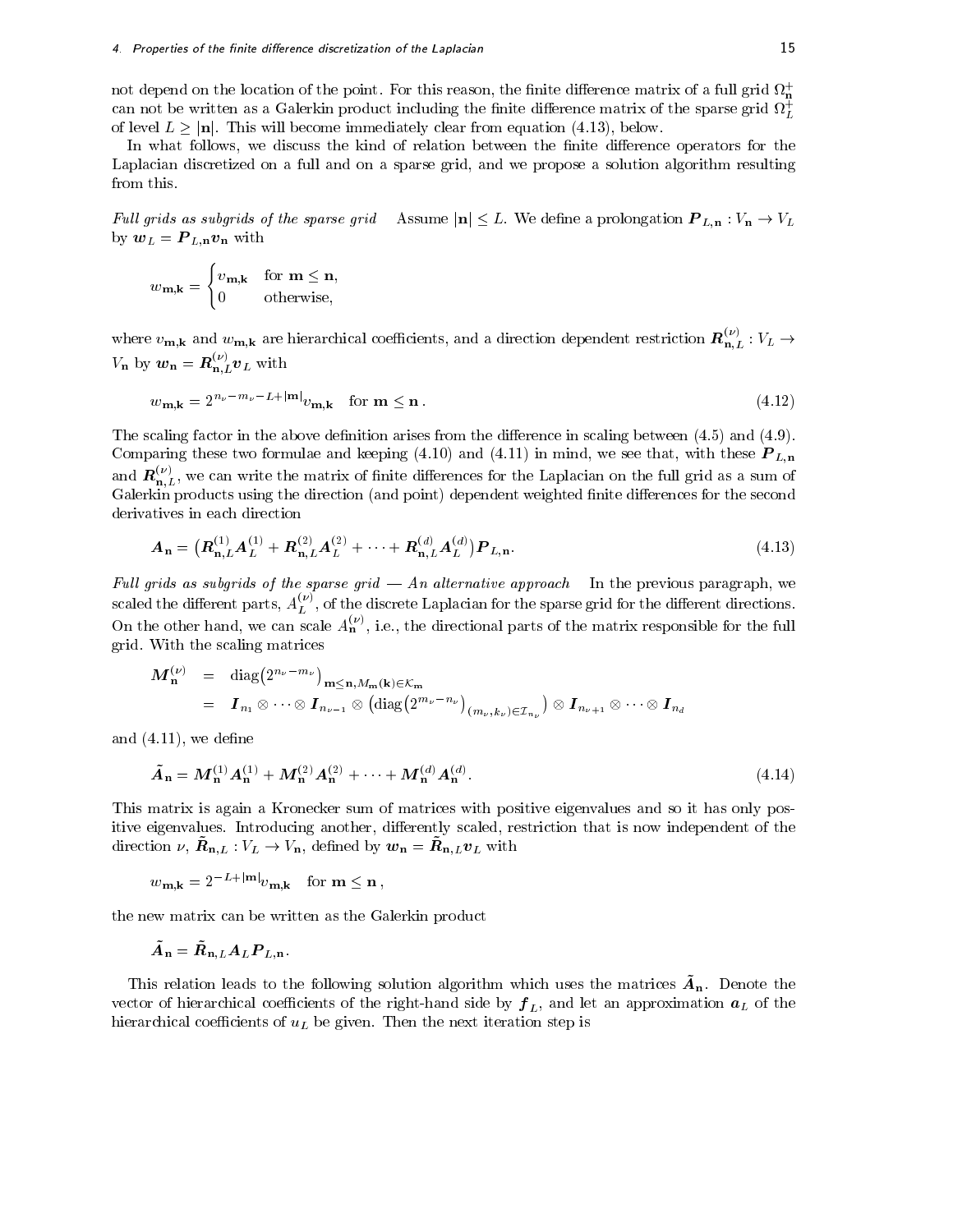4. Properties of the finite difference discretization of the Laplacian  $16$ 

$$
\begin{aligned}\n\text{for all } |\mathbf{n}| &= k \\
\text{do } \mathbf{a}_L &:= \mathbf{a}_L + \mathbf{P}_{L,\mathbf{n}} \tilde{\mathbf{A}}_{\mathbf{n}}^{-1} \tilde{\mathbf{R}}_{\mathbf{n},L} (\mathbf{f}_L - \mathbf{A}_L \mathbf{a}_L) \\
\text{enddo} \n\end{aligned} \tag{4.15}
$$

This defect correction algorithm of multiplicative type corresponds to a block iterative solver for the discrete Laplacian on the sparse grid with overlapping blocks. To some extent this is similar to the FEM case (see [7]), but in case of finite differences the blocks (containing point dependent scaling) cannot really be seen as a finite difference discretization on a certain full grid. Nevertheless, in case of the Laplacian it is still possible to give a relation  $(4.14)$  between the blocks and the finite difference discretizations.

To improve the convergence rate of the above algorithm we might think of using more than one level and/or more than one iteration per level which leads to

for 
$$
k = \ell
$$
 to L  
\ndo for  $i = 1$  to  $\nu$   
\ndo for all  $|\mathbf{n}| = k$   
\ndo  $a_L := a_L + P_{L,n} \tilde{A}_n^{-1} \tilde{R}_{n,L} (f_L - A_L a_L)$   
\nenddo  
\nenddo  
\nenddo  
\nand

enddo

with a fixed lower level  $\ell \geq d$  and a number  $\nu$  of iterations per level.

Example: We apply the Algorithms (4.15) and (4.16) to the following 3D-problem. Solve (4.1) with the right-hand side

$$
f(\mathbf{x}) = -3\pi^2 \Big( \prod_{i=1}^3 \sin \pi x_i + 8 \prod_{i=1}^3 \sin 8\pi x_i \Big)
$$

and starting from the zero function  $u_L^\perp{}'\equiv 0.$  We obtain the convergence behavior shown in Figure 2. We see that we get better converges if we include also lower levels (right). In both cases, the speed of the speed of the speed of the speed of the speed of the speed of the speed of the speed of the speed of the speed of of convergence slows down with growing level. Approximately, the reduction factor gets worse with  $L$ , the square of the highest level.

The sparse grid as a subgrid of a full grid Thus far, in Sections 4.5 and 4.5, we considered full grids which are contained in a sparse grid. But the sparse grid itself is contained in the full grid with step  $_{\rm Size~Z}$  = in each direction. So for completeness, we establish the relation between the finite difference matrices of these grids. Denotes the prolongation  $P$  Le;L  $\vee$  VL  $\vee$   $\vee$   $\vee$   $\vee$   $\vee$   $\vee$   $\vee$   $\vee$   $\vee$   $\vee$   $\vee$   $\vee$   $\vee$   $\vee$   $\vee$   $\vee$   $\vee$   $\vee$   $\vee$   $\vee$   $\vee$   $\vee$   $\vee$   $\vee$   $\vee$   $\ve$ 

$$
w_{\mathbf{m},\mathbf{k}} = \begin{cases} v_{\mathbf{m},\mathbf{k}} & \text{for } |\mathbf{m}| \le L, \\ 0 & \text{otherwise,} \end{cases}
$$

for the hierarchical coefficients  $v_{j,k}$  and  $w_{m,k}$ , and the restriction  $R_{L,L}$  :  $V_{L}$   $\rightarrow$   $V_{L}$  by  $w_{L}$  =  $\boldsymbol{R}_{L,L}e\boldsymbol{v}_{L}\textbf{e}$ , where

 $w_{\mathbf{m},\mathbf{k}} = 2^{-|\mathbf{m}|}v_{\mathbf{m},\mathbf{k}}$  for  $|\mathbf{m}| \leq L$ .

Further, we need scaling matrices

$$
\tilde{\boldsymbol{M}}_{L\mathbf{e}}^{(\nu)} = \operatorname{diag}(2^{m_{\nu}})_{\mathbf{m} \leq L\mathbf{e}, M_{\mathbf{m}}(\mathbf{k}) \in \mathcal{K}_{\mathbf{m}}}
$$
\n
$$
= \boldsymbol{I}_L \otimes \cdots \otimes \boldsymbol{I}_L \otimes (\operatorname{diag}(2^{m_{\nu}})_{(m_{\nu},k_{\nu}) \in \mathcal{I}_L}) \otimes \boldsymbol{I}_L \otimes \cdots \otimes \boldsymbol{I}_L,
$$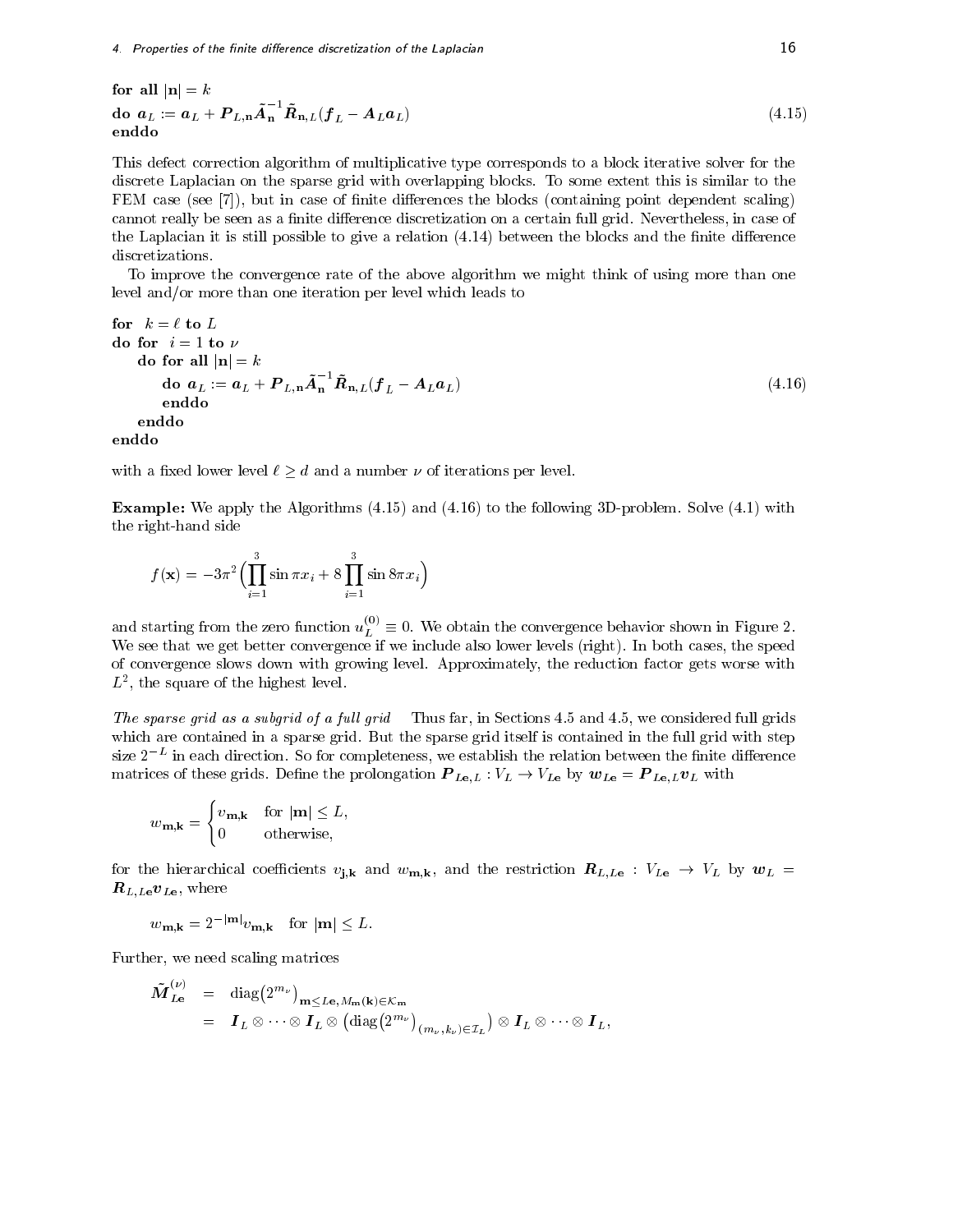

Figure 2: Left: Convergence of Algorithm (4.15) for the levels  $L = 6, \ldots, 9$ . Right: Convergence of Algorithm (4.16) for the levels  $L = 6, \ldots, 9, \ell = 3$  with  $\nu = 1$ .

then, reversing the procedure followed above, we obtain

$$
\bm{A}_{\bm{L}} = \bm{R}_{\bm{L},\bm{L}\mathbf{e}}\big(\tilde{\bm{M}}_{\bm{L}\mathbf{e}}^{(1)}\bm{A}_{\bm{L}\mathbf{e}}^{(1)} + \tilde{\bm{M}}_{\bm{L}\mathbf{e}}^{(2)}\bm{A}_{\bm{L}\mathbf{e}}^{(2)} + \cdots + \tilde{\bm{M}}_{\bm{L}\mathbf{e}}^{(d)}\bm{A}_{\bm{L}\mathbf{e}}^{(d)})\bm{P}_{\bm{L}\mathbf{e},\bm{L}}.
$$

The matrix between the parentheses is again a Kronecker sum of matrices with positive eigenvalues and so it has positive eigenvalues. The whole matrix  $A_L$  is a scaled submatrix of a matrix with positive eigenvalues.

In numerical experiments by Schiekofer [17] in 2D, it turned out that  $A_L$  itself has only positive eigenvalues. (For s.p.d. matrices this is obvious for a submatrix, for non-symmetric ones this need not to be the case.) Of course, because of the size of the full grid matrices involved, the above Galerkin relation generally has no practical computational value.

### **CONCLUSION**

Because the evaluation of finite element stiffness matrices for variable coefficient equations on sparse grids (in more dimensions,  $d > 2$ ) still yields difficulties, one might be tempted to use finite differences (FD) instead. In this paper, the relation between FD operators on sparse and full grids are studied, and Galerkin relations are established.

In an obvious way, such relations lead to iterative (defect correction) solution algorithms that can also be applied in a multilevel setting. However, no spectral equivalence could be established, and the convergence of the iterative schemes appears to depend on the maximum discretization level used, so that the convergence rate is lower on finer grids.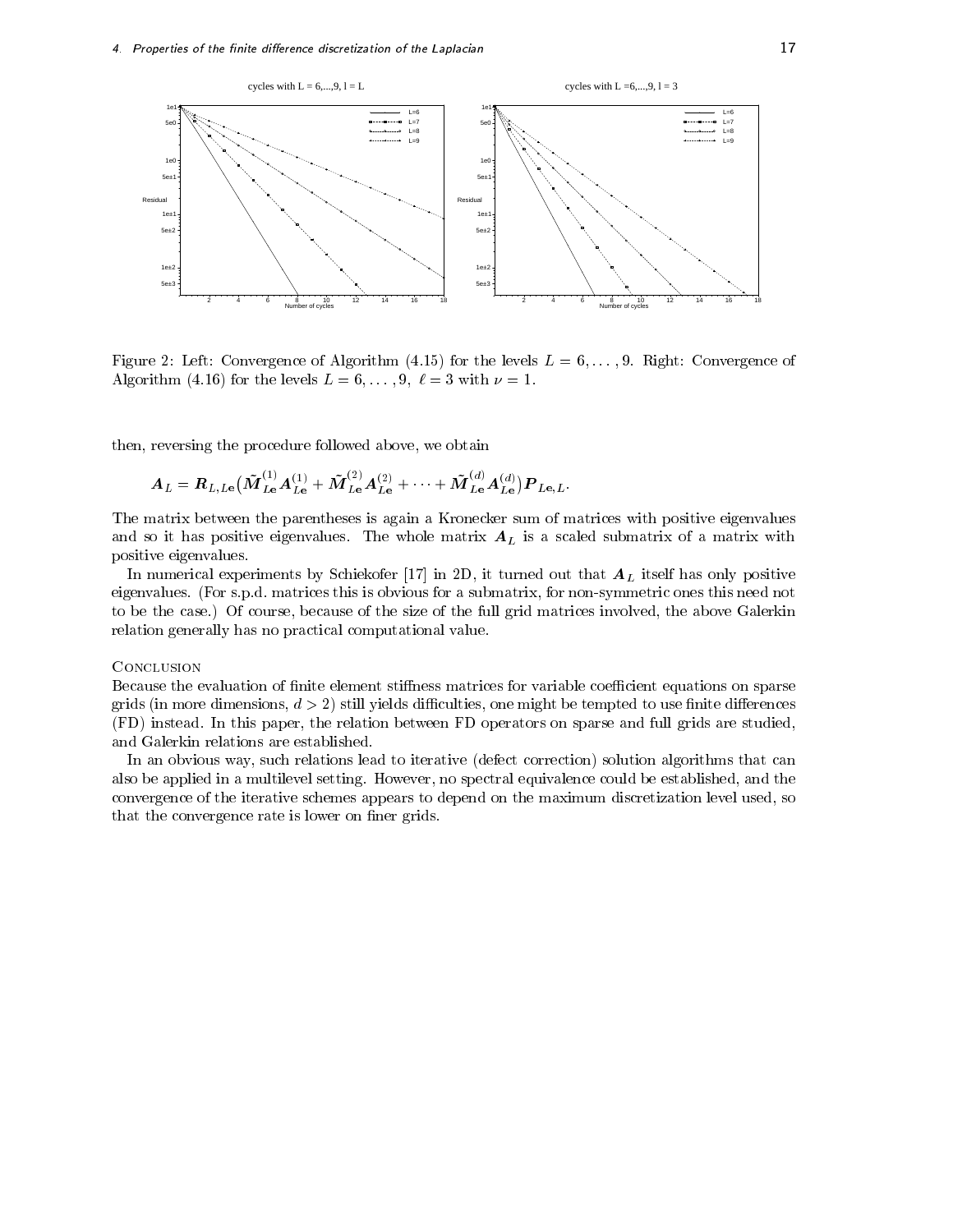# References

- 1. H.-J. Bungartz and T. Dornseifer. Sparse grids: Recent developments for elliptic partial differential equations. In W. Hackbusch and G. Wittum, editors, Multigrid Methods V, Lecture Notes in Computational Science and Engineering 3. Springer, Berlin, 1998.
- 2. F.-J. Delvos and H. Posdorf.  $N$ -th order blending. In W. Schempp and K. Zeller, editors, Constructive Theory of Functions of Several Variables, pages 53–64. Springer, Berlin, 1977.
- 3. F.-J. Delvos and W. Schempp. Boolean Methods in Interpolation and Approximation. Pitman Research Notes in Mathematics Series 230. Longman Scientic & Technical, Harlow, 1989.
- 4. M. Griebel. A parallelizable and vectorizable multi-level algorithm on sparse grids. In *Parallel* algorithms for partial differential equations, Notes Numer. Fluid Mech. 31, pages 94-100. Vieweg, Wiesbaden, 1991.
- 5. M. Griebel. Multilevelmethoden als Iterationsverfahren über Erzeugendensystemen. Teubner Skripten zur Numerik. Teubner, Stuttgart, 1994.
- 6. M. Griebel. Adaptive sparse grid multilevel methods for elliptic PDEs based on finite differences. Computing, 1999. to appear.
- 7. M. Griebel and P. Oswald. On the abstract theory of additive and multiplicative Schwarz algorithms. Numer. Math., 70:163-180, 1995.
- 8. M. Griebel and T. Schiekofer. An adaptive sparse grid Navier-Stokes solver in 3D based on finite differences. In Proceedings ENUMATH97, Heidelberg, 1997.
- 9. M. Griebel, M. Schneider, and C. Zenger. A combination technique for the solution of sparse grid problems. In R. Beauwens and P. de Groen, editors, *Iterative Methods in Linear Algebra*, pages 263{281. Elsevier, IMACS, Amsterdam, 1992.
- 10. P. W. Hemker. Sparse-grid finite-volume multigrid for  $3D$ -problems. Adv. Comput. Math., 4:83-110, 1995.
- 11. P. W. Hemker. Some remarks on the solution of a finite difference discretization on sparse grids. in preparation, 1999.
- 12. P. W. Hemker and P. de Zeeuw. BASIS3, a data structure for 3-dimensional sparse grids. In H. Deconinck, editor, Euler and Navier-Stokes Solvers Using Multi-dimensional Upwinds Schemes and Multigrid Acceleration, Notes Numer. Fluid Mech. 57, pages 443-484. Vieweg, Wiesbaden, 1997.